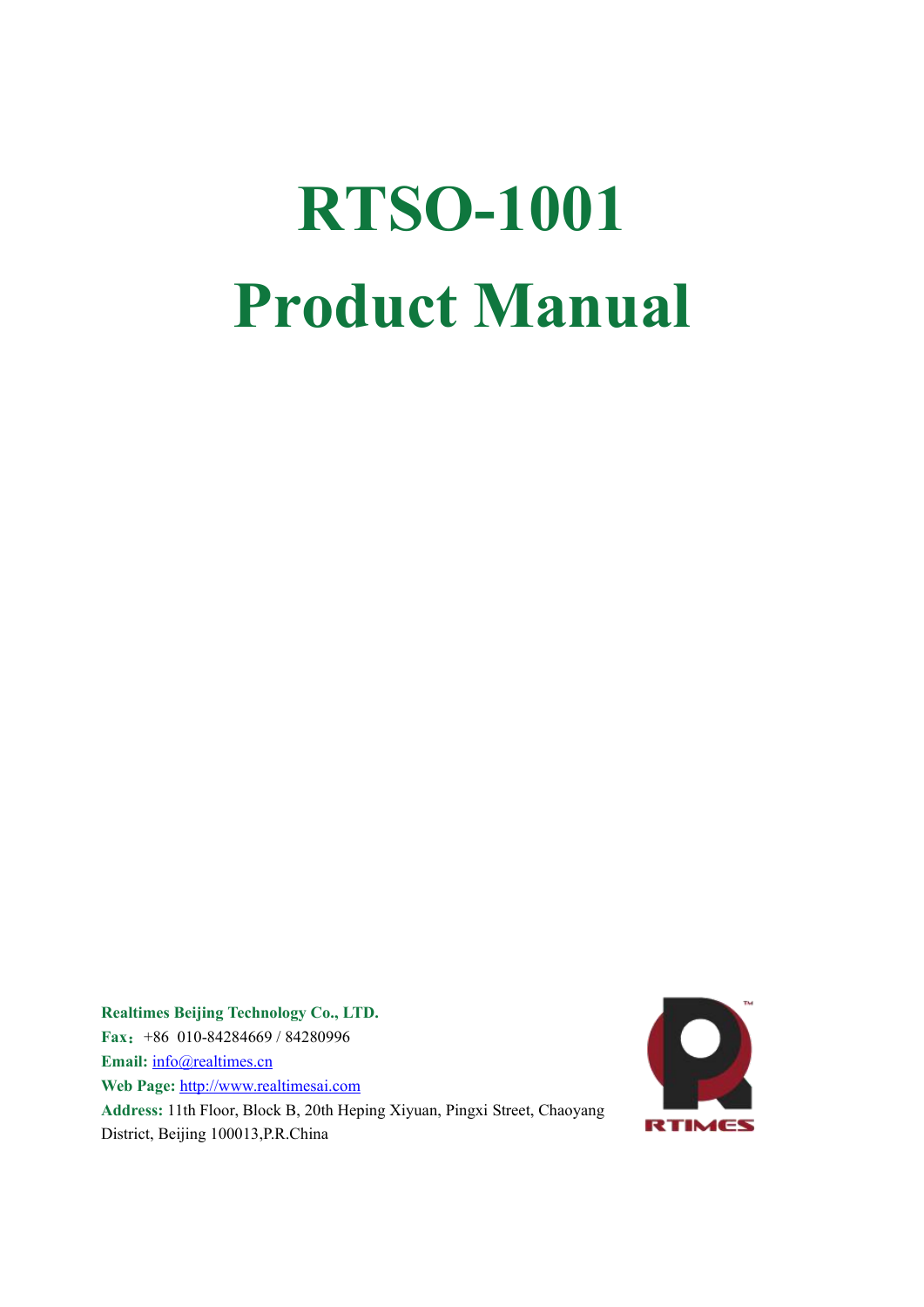### **Revision History**

| <b>Revision</b> | Date                          | <b>Reason for change</b>                | <b>Applicable</b> | <b>Editor</b> |
|-----------------|-------------------------------|-----------------------------------------|-------------------|---------------|
|                 |                               |                                         | hardware version  |               |
| V1.0            | 2019-10                       | Initial release                         | V1.0              |               |
| V1.1            | 2019-11                       | Replace the picture                     | V1.1              |               |
| V1.2            | 2020-02                       | Update relevant information             | V1.1              | RT0086        |
| V1.3            |                               | Added support for AGX AGX Xavier /AGX   |                   | RT0086        |
|                 | 2021-09<br>2021-12<br>2022-03 | Xavier industry industry                | V1.1              |               |
|                 |                               | Change the picture, change the straight | V1.1              | RT0086        |
| V1.4            |                               | needle to the curved needle             |                   |               |
| V1.5            |                               | Add software version supporting         | V1.1              | RT0086        |
|                 |                               | instructions                            |                   |               |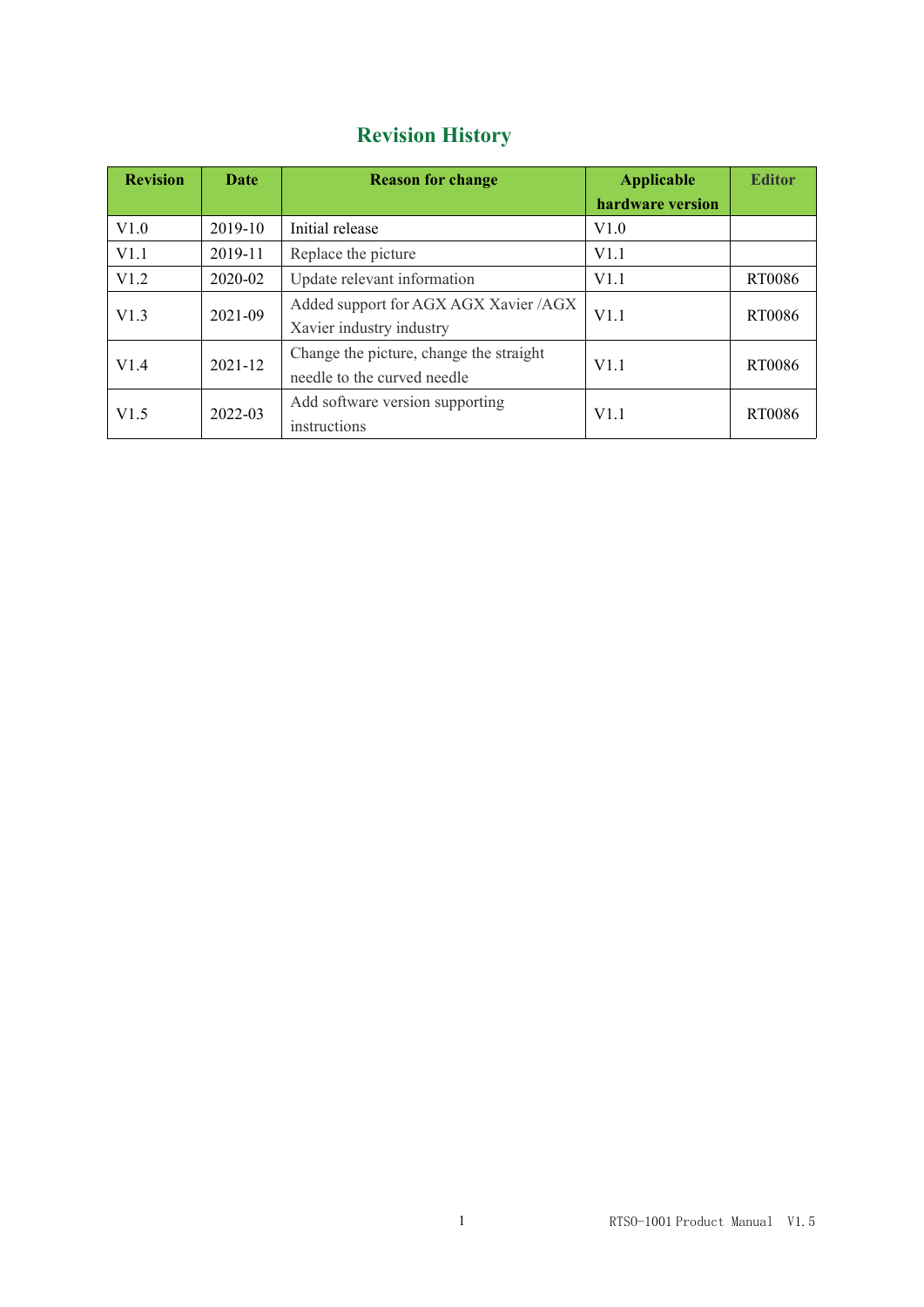

Realtimes Beijing Technology Co., LTD

### Catalogue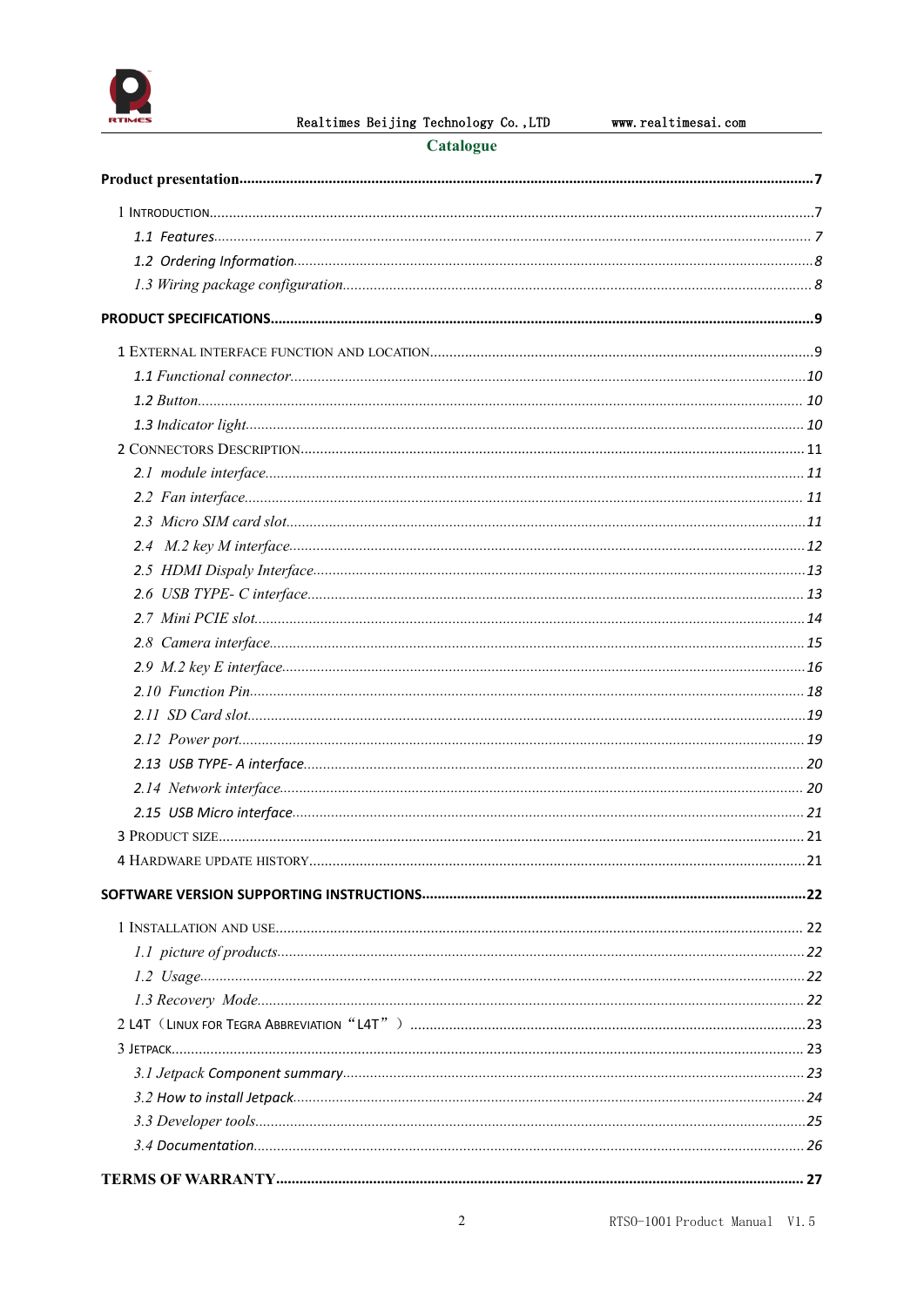

**COPYRIGHT NOTICE[.....................................................................................................................................................](#page-28-0)28**

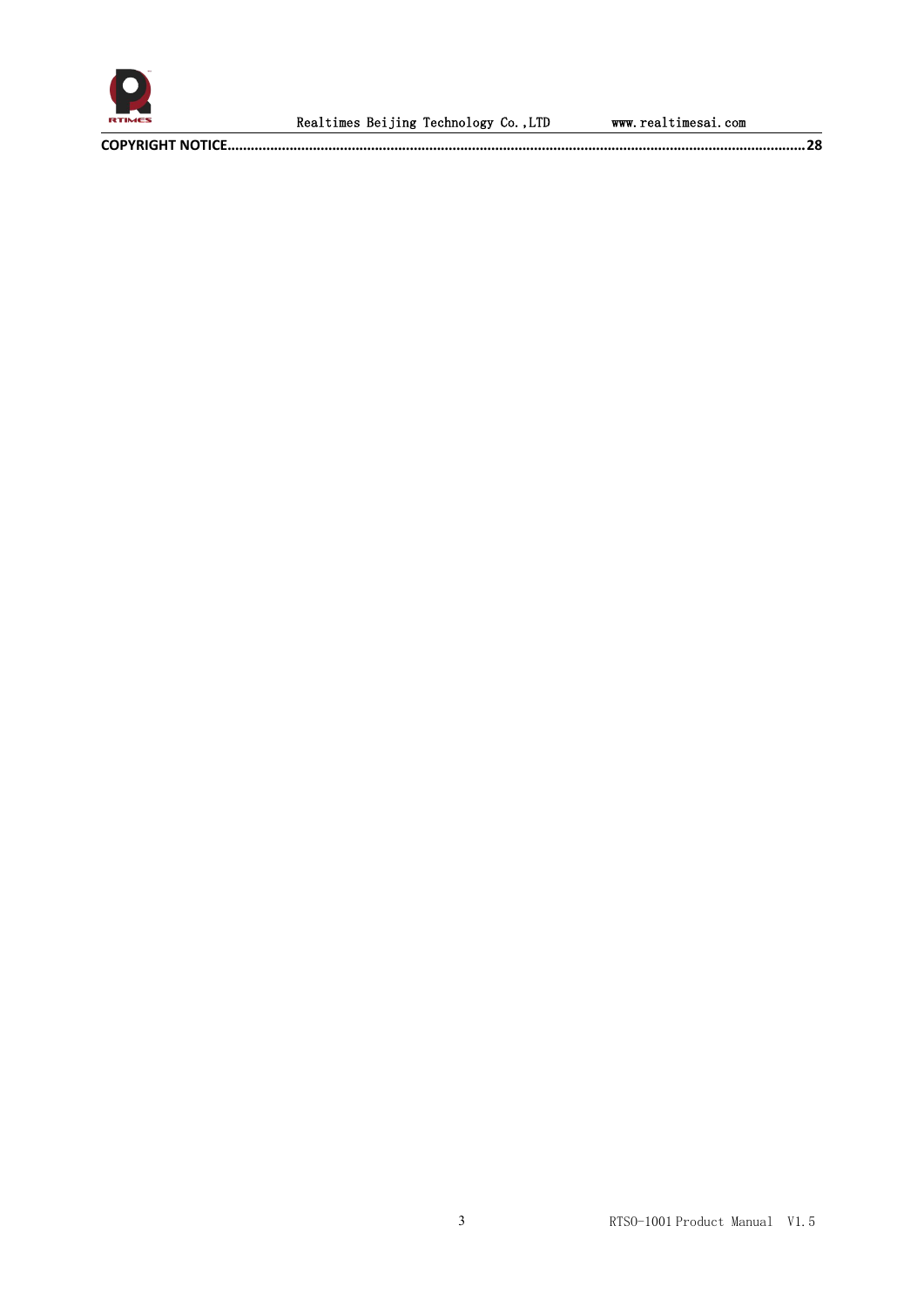



Electronic components and circuits are very sensitive to electrostatic discharge. Although our company designs anti-static protection for the main interfaces on the card when designing circuit board products, it is difficult to achieve anti-static safety protection for all components and circuits. Therefore, it is recommended to observe anti-static safety precautions when handling any circuit board component (including RTSO-1001). Anti-static safety protection measures include, but are not limited to the following:

- a) The smart box should be placed in an anti-static bag during transportation and storage, and then the board should not be taken out during installation and deployment.
- b) Before touching the smart box, discharge the static electricity stored in the body: wear a discharge grounding wrist strap.
- c) Operate the smart box only within the safe area of the electrostatic discharge point.
- d) Avoid moving smart boxes in carpeted areas.

### **Precautions and after-sales maintenance**

#### matters needing attention

Before using the product, please read this manual carefully and keep it for future reference;

- ⚫ Please pay attention to and follow all warning and guidance information marked on the product;
- ⚫ Please use matching power adapter to ensure the stability of voltage and current;
- ⚫ Please use this product in a cool, dry and clean place;
- ⚫ Do not use this product in cold and hot alternate environment to avoid condensation damage components;

⚫ Do not splash any liquid on the product. Do not use organic solvent or corrosive liquid to clean the product;

⚫ Do not use the product in dusty and messy environment. If it is not used for a long time, please pack the product;

⚫ Do not use in the environment with excessive vibration, any dropping or knocking may damage the circuit and components;

- ⚫ Do not plug and unplug the core board and peripheral modules when power is on;
- Please do not repair or disassemble the product by yourself. In case of any fault, please contact our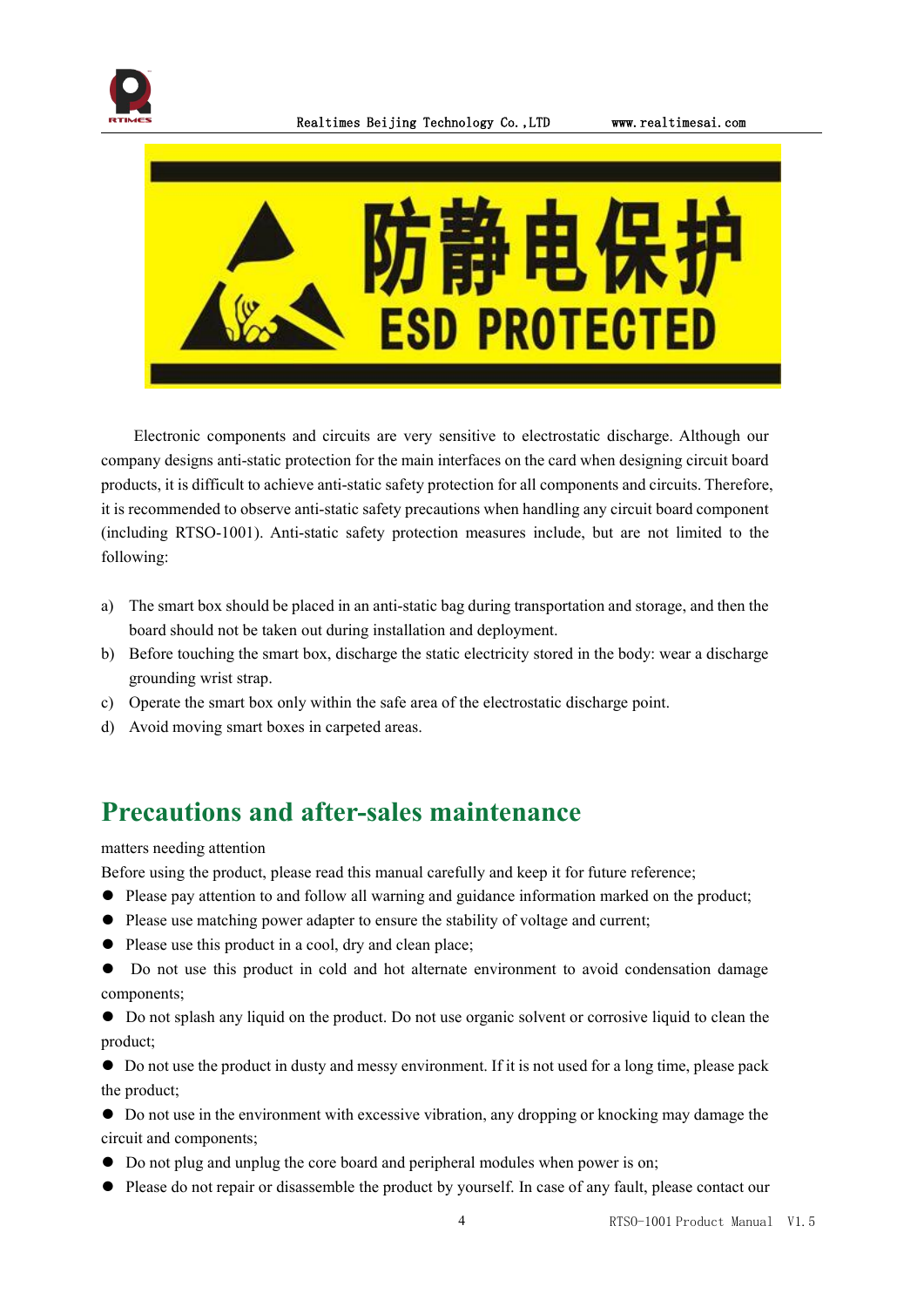

company in time for maintenance;

⚫ Do not modify or use unauthorized accessories by yourself, and the damage caused will not be warranted;

After sales maintenance

1) Warranty period

- Base plate, core plate : 3 year (non-human damage)
- ⚫ Other peripherals sold by the company:1year(non-human damage)
- 2) Warranty description

⚫ Within 7 days: the product (base plate, core module) is not damaged by human, our company will replace / repair it free of charge, and bear the return freight; (because the core module needs NVIDIA to confirm that it can meet the requirements of repair, it will take a long time, we will coordinate as soon as possible, please forgive for the inconvenience)

● From 7 days to 36 months: the product (base plate, core module) is not damaged by human, our company will repair it free of charge, and bear the return freight; (because the core module needs NVIDIA to confirm that it can meet the requirements of repair, it will take a long time, we will coordinate as soon as possible, please forgive for the inconvenience)

⚫ Artificial damage in more than 3 year or 3 year: the product (carrier plate) shall be tested after it is sent to the customer, and the customer shall be informed of whether it can be repaired and the maintenance cost in detail. After reaching an agreement, the product shall be repaired and returned to the customer, and the company shall bear the return freight;

⚫ Starting time: the core module is subject to the original factory delivery time, and the loading plate is subject to the express delivery receipt date;

3) Contact information

Official website: www.realtimesai.com

Taobao website: https://shop340963258.taobao.com/

Address: 11, block B, Heping Xiyuan, Heping West Street, Chaoyang District, Beijing

Attention: RMA

Tel: 010-84284669

Mailing notice: contact with the company's sales department in advance, arrange technical support personnel to check and eliminate errors caused by misoperation as soon as possible, fill in the product after-sale return to factory maintenance form after verification, and send it to rma@realtimes.cn Mail box, please attach the list of items to facilitate verification, so as to avoid loss and loss in the process of express delivery. The company does not receive any delivery

### **Technical support and development customization**

1. Scope of technical support

1) The company releases the electrical characteristics and use of industrial carrier boards and modules;

2) Physical dimension of hardware, relevant structure diagram and line sequence definition of specific interface;

3) Burn in verification of all BSP support packages provided by the company;

- 4) The company released burn environment construction, entry-level use. ;
- 5) Various peripheral module drivers released by the company;
- 6) The company's product fault diagnosis and after-sales maintenance services;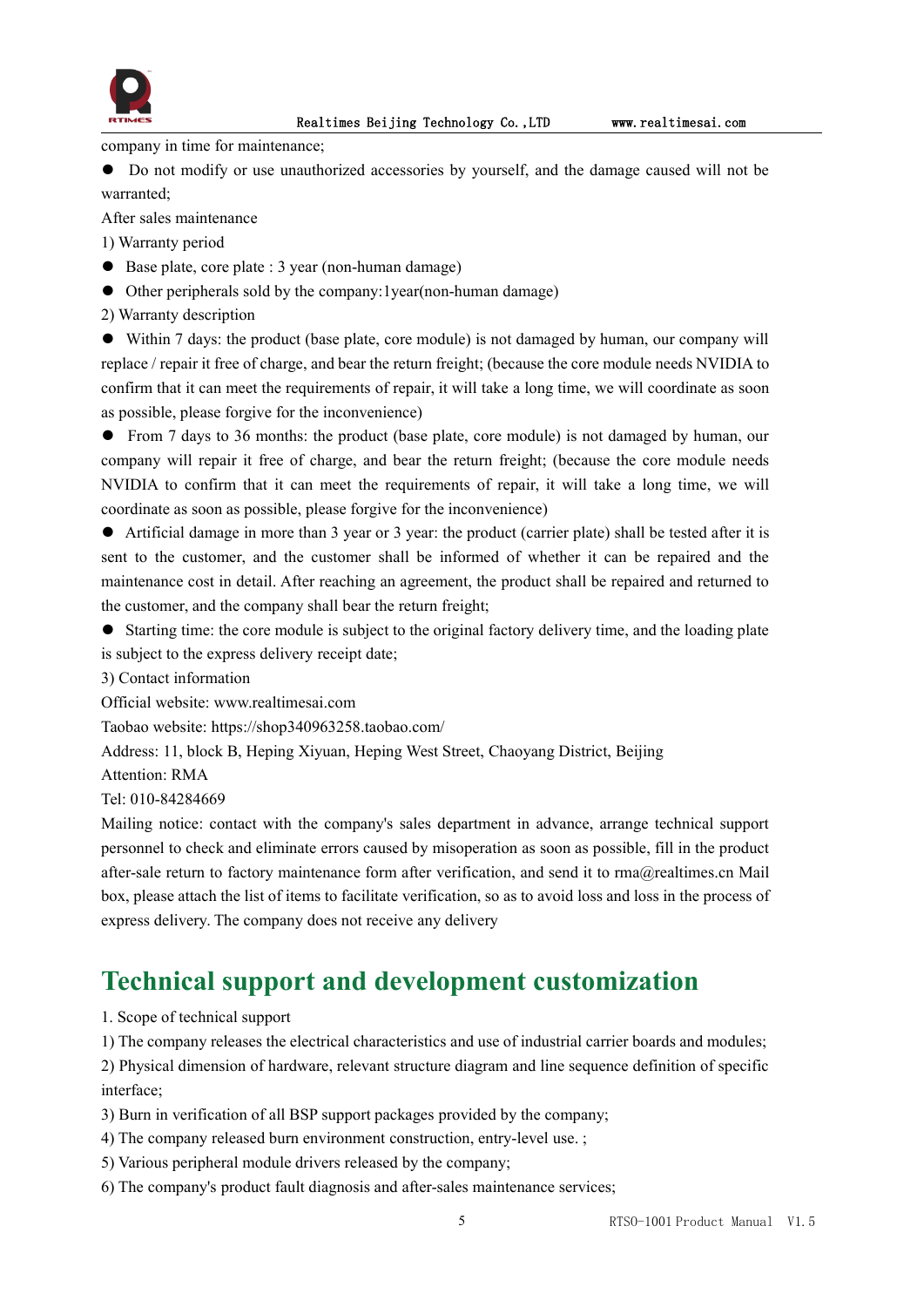

2. Scope of technical discussion

Due to the wide range of embedded system knowledge and various types of involvement, we can not guarantee that all kinds of questions can be answered one by one. The following content is not available for technical support, only suggestions can be provided.

- 1) Knowledge beyond the course published by our company;
- 2) Specific software program design;
- 3) Technical support for industrial carrier not issued by the company;
- 4) All kinds of driving support for industrial carrier board not issued by the company;
- 5) Hardware principle and drive design of peripheral module not issued by our company;
- 3. Technical support mode

1) Official website or email questions (recommended): http://www.realtimesai.com/cn/download.html techsupport@realtimes.cn

- 2) Official Taobao through Alibaba Wangwang consultation: https://shop340963258.taobao.com/
- 3) Wechat group consultation (wechat Group No. consults Taobao customer service or sales, and Taobao purchase order No. needs to be provided for verification);
- 4) Technical support email: techsupport@realtimes.cn
- 5) Tel: 010-84284669
- 4. Technical support time

Monday to Friday; 8:30-12:00 am; 1:00-17:30 PM;

The company arranges the rest according to the national legal holidays, during which it may not be able to provide technical support, please send the problem to the technical support email. We will reply to you as soon as possible on weekdays.

5. Complaints and suggestions

If you are not satisfied with us or have suggestions, you can send an email to yu.qin  $\omega$  realtimes.cn For feedback, please call 010-84284669 for further improvement.

6. Customized development services

The company provides the embedded operating system driver basedon NVIDIA Jetson series and the paid customized development service of hardware carrier board to shorten your product development cycle.

Please email the request to [info@realtimes.cn](mailto:info@realtimes.cn)

### **Data acquisition and subsequent update**

- 1. Access to information
- Download on our website

The company's website contains supporting information of its products, including product user manual, NVIDIA Jetson series module data manual, BSP driver support package for carrier board, supporting peripheral driver files, interface test verification method, FAQ, system burning guide, etc. get into www.realtimesai.com , select "data download" in the navigation bar, find the data you need, and click download.

2. . Subsequent updates

Updates of subsequent documents, BSP, driver files and other official account will be updated in time. We will pay close attention to our developments in order to ensure that your information is up to date. We will push through WeChat public.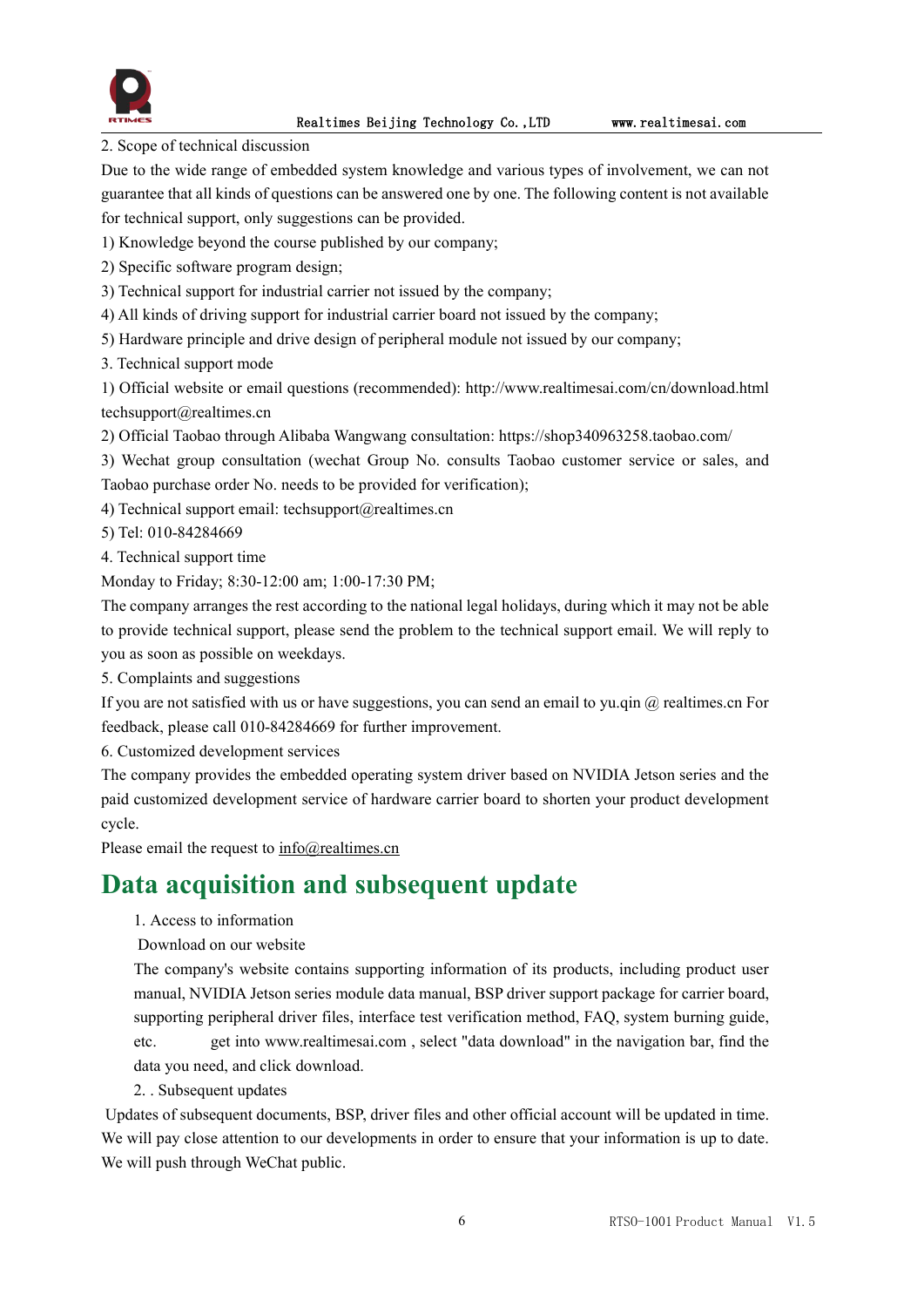

### <span id="page-7-0"></span>**Product presentation**

### <span id="page-7-1"></span>**1 Introduction**

NVIDIA Jetson AGX Xavier /AGX Xavier industry module is a machine for deep learning processor launched by NVIDIA, computing power is powerful, modular Small group area. Mainly aimed at the rapid development of artificial intelligence market in recent years, such as unmanned aerial vehicle, automatic driving system, etc., with a relatively wide range Broad application prospects. Rtso-1001 is the industrial-grade loading board for AGX Xavier /AGX Xavier industry, operating temperature -40℃ -- +80℃, low power consumption, safety level High, can meet a variety of harsh conditions. The product has passed ISO:9001:2015 certification.

### <span id="page-7-2"></span>**1.1 Features**

- Compatible with NVIDIA Jetson AGX Xavier /AGX Xavier industry module
- $\triangleright$  1x USB Type-c3.0 interface, providing 5V/1A output power
- 1x USB Type-c3.1 interface(P10),Support system burning function, provide 5V/1A output power
- $\geq 2$  x USB TYPE A 3.0 interface, Support usb, the start signal, provide 1 a output current
- 1 x USB 2.0 Micro interface,As a slave interface, connect AGX Xavier /AGX Xavier industry's

UART2 and UART3(debug port)

- $\geq 2$  x Gigabit Ethernet(10/100/1000Mbps self-adaption; Half duplex/full duplex adaptive)
- $\triangleright$  1 x RTC battery interface, And the board card is built in supercapacitor
- $\geq 1$  x Micro SD&UFS card slot
- $\geq 1$  x Micro SIM card slot
- $\geq 2$  x HDMI TYPE A interface
- $\geq 1$  x Mini-PCIE interface
- $\geq 1$  x Camera interface
- $\geq 1$  x Fan control interface
- $\geq 2$  x M.2 key M interface
- $\geq 1$  x M.2 key E interface
- $\geq 4$  x 3.3V Bit programmable GPIO
- $\geq$  3 x 3.3V UART interface
- $\geq 2x$  CAN interface
- $\geq 1$  x SPI interface
- $\geq 1$  x 3.3V I2C interface
- $\geq 1$  x I2S interface
- $\triangleright$  Size: 105mm×105mm×29.5mm
- Power input:+9V~+20V
- Temperature:-40~+85℃
- $\triangleright$  Weight: 105g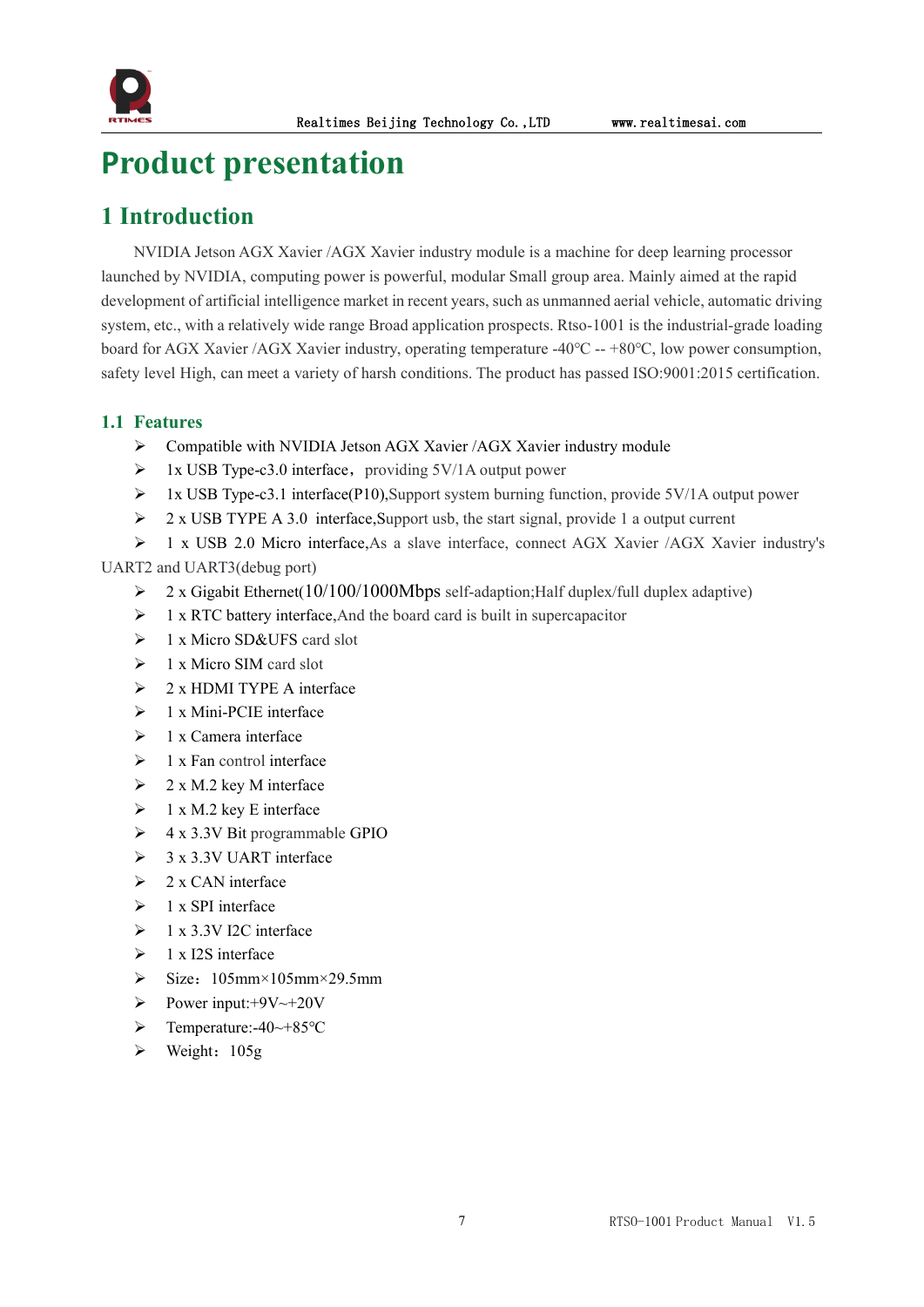

<span id="page-8-0"></span>**1.2 Ordering Information**

| <b>Model Options</b>  | <b>Description</b>                                             |
|-----------------------|----------------------------------------------------------------|
|                       | 2 x HDMI,1 x Micro SD/UFS,1 x M.2 KEY E,2 x M.2 KEY M,         |
|                       | 2 x GbE, 2 x USB 3.0, 2 x USB TYPE C, 1 x MIPI(6 x 2 LANE/4    |
| RTSO-1001             | x 4 LANE), 1 x MINI PCIE, 3 x UART, 1 x SPI, 1 x I2C, 1 x I2S, |
|                       | 4 x GPIO, 2 x CAN, RoHS Compliant, provide RTSO-1001           |
|                       | Linux4Tegra software pack                                      |
| RTSV-6911i(optional)  | Mini-pcie Video Capture Card , RTSV-6911i (8-channel D1        |
| RTSV-6901(optional)   | NTSC/PAL video input), RTSV-6901 (single-channel SDI video     |
| RTSV-6941(optional)   | input), RTSV-6941 (single-channel HDMI Video Input)            |
| RTS-PM.2.M (optional) | mini-PCIe To M.2 interface card                                |
| RTSV-6902(optional)   | M.2 Video capture card, RTSV-6902 (dual-channel SDI video      |
| RTSV-6904(optional)   | input), RTSV-6904 (four-channel SDI Video input)               |
| ME909S-821(optional)  | mini-PCIe Full netcom 4G module                                |

### **Order online**

https://shop340963258.taobao.com https://mall.jd.com/index-824786.html

### <span id="page-8-1"></span>**1.3 Wiring package configuration**

Out of Cables packing orders for RTSO-1001 are: RTSO-1001-Cables. Contains the following components:

| <b>Component</b>     | <b>Numb</b> | <b>Functional</b>                                    |  |
|----------------------|-------------|------------------------------------------------------|--|
|                      | <b>er</b>   |                                                      |  |
| TYPE-C turn TYPE-A   |             | Convert the Type-a interface to the Type-a interface |  |
|                      |             | 3x3.3V UART/6x3.3V GPIO,1x3.3V SPI/4x3.3V            |  |
| Multifunctional line |             | GPIO, 1x3.3V I2C, 1x3.3V I2S /4x3.3V                 |  |
|                      |             | GPIO, 4x3.3V GPIO                                    |  |
| RTC battery          |             | 3V RTC battery                                       |  |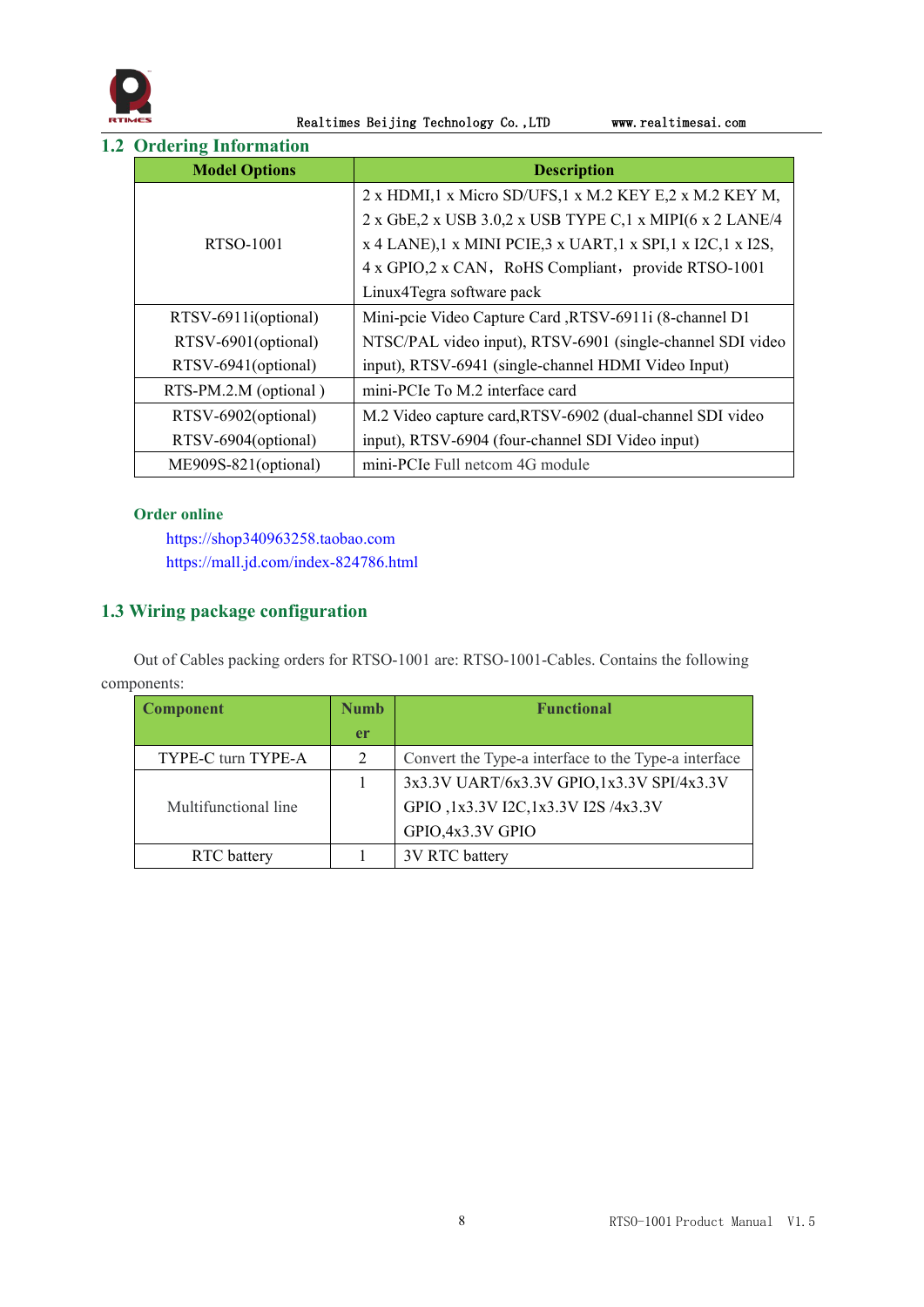

### <span id="page-9-0"></span>**Product specifications**

### <span id="page-9-1"></span>**1 External interface function and location**

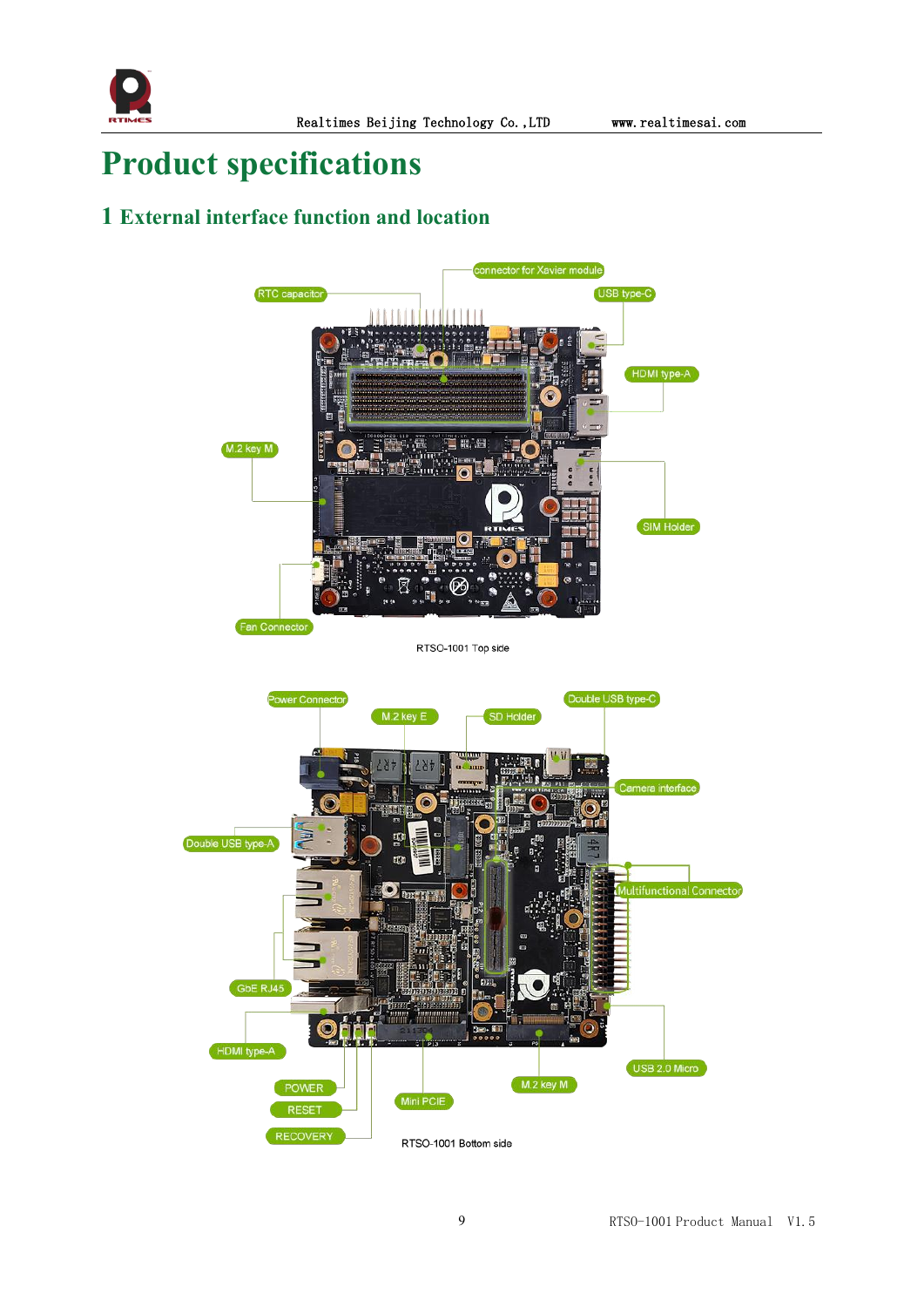

Realtimes Beijing Technology Co.,LTD www.realtimesai.com

### <span id="page-10-0"></span>**1.1 Functional connector**

| <b>Marking</b>  | <b>Function description</b>                           |
|-----------------|-------------------------------------------------------|
| J1              | 699 Pin, Connect to the NVIDIA Jetson AGX Xavier /AGX |
|                 | Xavier industry core module                           |
| P <sub>16</sub> | Connect external cooling fan                          |
| P <sub>14</sub> | Micro SIM card slot                                   |
| P5/P6           | M.2 Key M interface                                   |
| P1/P2           | HDMI display interface                                |
| P10/P11         | <b>USB TYPE-C</b> connector                           |
| P13             | The Mini PCIE slots                                   |
| P12             | Camera interface                                      |
| <b>P4</b>       | M.2 Key E interface                                   |
| P <sub>17</sub> | Function pin insertion                                |
| P <sub>3</sub>  | SD card slot                                          |
| P <sub>18</sub> | power interface                                       |
| P <sub>9</sub>  | Dual USB Type-a interface                             |
| P7/P8           | Ethernet connector                                    |
| P <sub>15</sub> | Usb 2.0 Micro connector                               |

### <span id="page-10-1"></span>**1.2 Button**

| <b>Marking</b>  | <b>Function description</b>                                  |
|-----------------|--------------------------------------------------------------|
| <b>RESET</b>    | RESET button is used to restart the core module              |
| <b>POWER</b>    | POWER button is used for system shutdown and POWER on after  |
|                 | soft shutdown                                                |
| <b>RECOVERY</b> | RECOVERY button is used to put the core module into recovery |
|                 | mode                                                         |

### <span id="page-10-2"></span>**1.3 Indicator light**

| <b>Indication sign</b> | <b>Function description</b>  |
|------------------------|------------------------------|
| <b>MCULED</b>          | Blink - Core starts properly |
| POWER IN LED           | Bright - Power supply        |
| CARRIER POWER LED      | Bright -Loads start normally |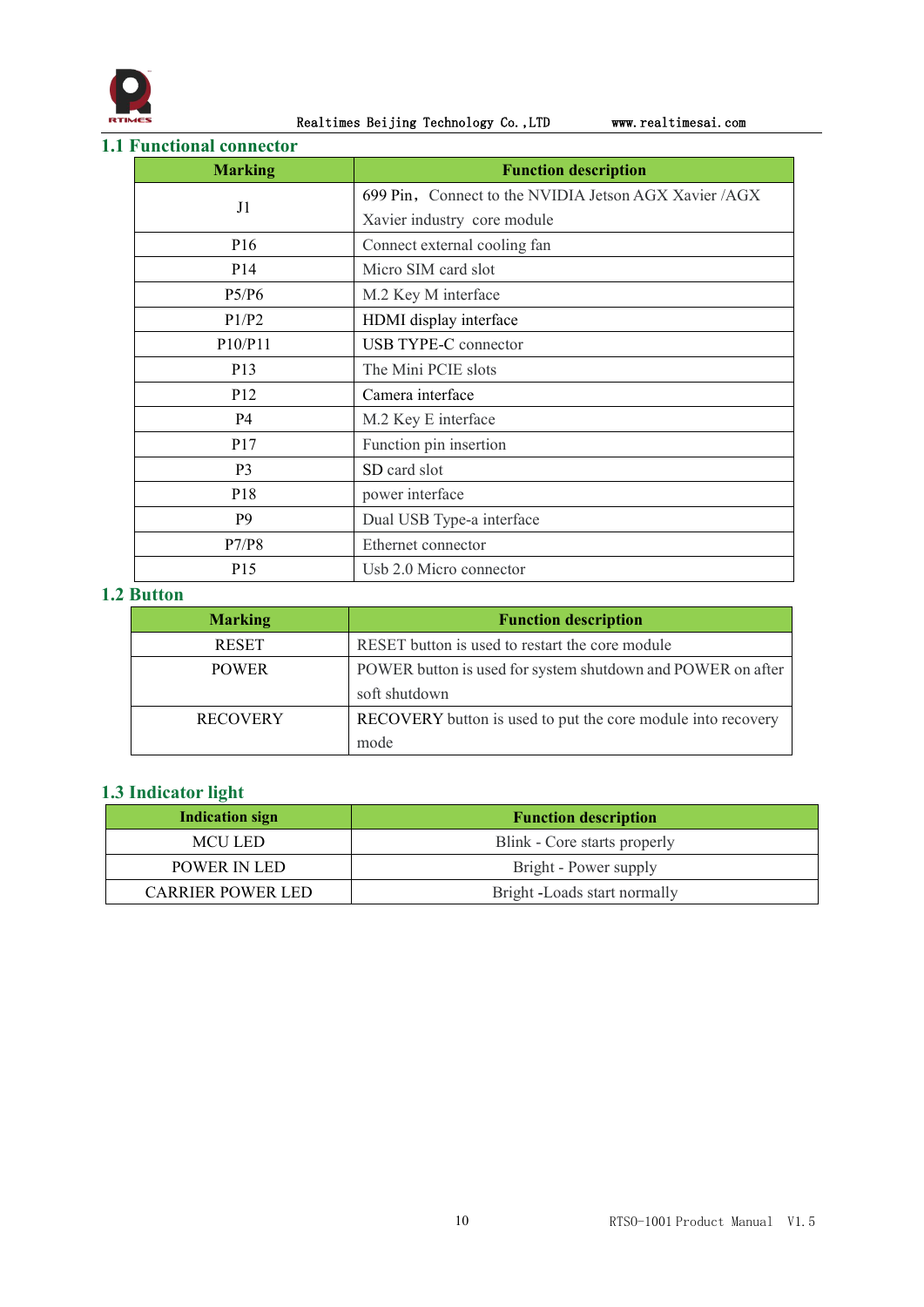

### <span id="page-11-0"></span>**2 Connectors Description**

### <span id="page-11-1"></span>**2.1 module interface**

| <b>Function</b> | Connect to the NVIDIA Jetson AGX Xavier /AGX Xavier industry                                                                                                   |  |
|-----------------|----------------------------------------------------------------------------------------------------------------------------------------------------------------|--|
|                 | core module                                                                                                                                                    |  |
| <b>Marking</b>  | J1                                                                                                                                                             |  |
| <b>Type</b>     | 699-Pin SO-DIMM                                                                                                                                                |  |
| Pin define      | For the pin definition of the connector, see the pin definition<br>instructions in the NVIDIA Jetson AGX Xavier /AGX Xavier<br>industry Core Module data book. |  |

### <span id="page-11-2"></span>**2.2 Fan interface**

| <b>Function</b> |                 | Connect external cooling fan                            |  |  |  |
|-----------------|-----------------|---------------------------------------------------------|--|--|--|
| <b>Marking</b>  | P <sub>16</sub> |                                                         |  |  |  |
| <b>Type</b>     |                 | Molex PicoBlade Header                                  |  |  |  |
| Pin define      | Pin             | <b>Signal</b>                                           |  |  |  |
|                 |                 | <b>GND</b>                                              |  |  |  |
|                 | 3               | TACH                                                    |  |  |  |
|                 |                 |                                                         |  |  |  |
|                 |                 | Pin 1: Mark in the red box of the picture on the right. |  |  |  |

### <span id="page-11-3"></span>**2.3 Micro SIM card slot**

| <b>Function</b> |                 | Micro SIM card slot |         |               |     |
|-----------------|-----------------|---------------------|---------|---------------|-----|
| <b>Marking</b>  | P <sub>14</sub> |                     |         |               |     |
| <b>Type</b>     | Micro SIM       |                     |         |               |     |
| Pin define      |                 |                     |         |               | P14 |
|                 | Pin             | <b>Signal</b>       | Pin     | <b>Signal</b> | F   |
|                 |                 | <b>UIM PWR</b>      |         |               |     |
|                 | 3               | UIM_CLK             | $\circ$ |               |     |
|                 | 5               | <b>GND</b>          | 6       | <b>NC</b>     |     |
|                 | 7               | <b>UIM DATA</b>     |         |               |     |
|                 |                 |                     |         |               |     |
|                 |                 |                     |         |               |     |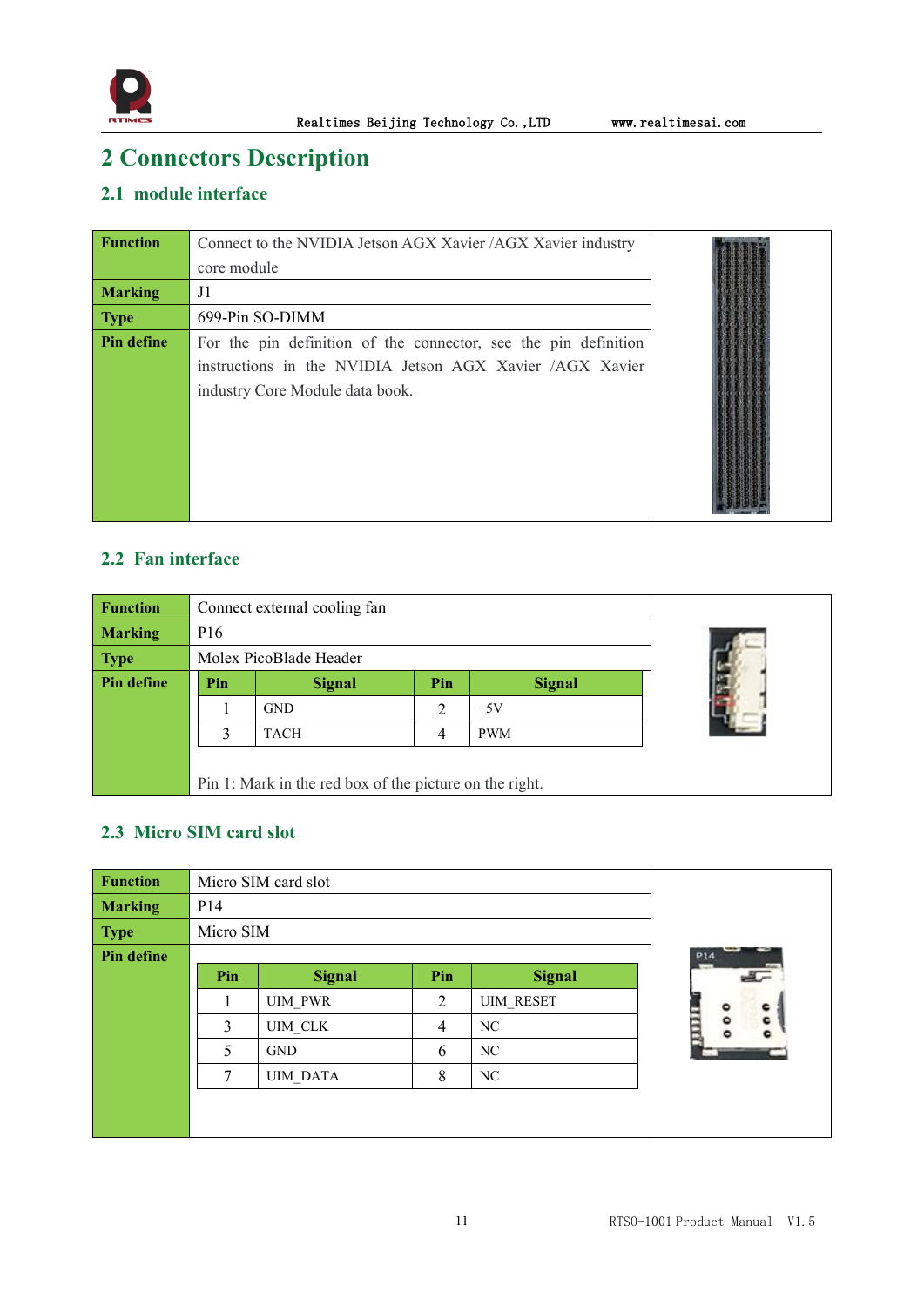

### <span id="page-12-0"></span>**2.4 M.2 key M interface**

| <b>Function</b>   | M.2 interface  |                      |                |                      |               |
|-------------------|----------------|----------------------|----------------|----------------------|---------------|
| <b>Marking</b>    | P5/P6          |                      |                |                      |               |
| <b>Type</b>       | Key M          |                      |                |                      |               |
| <b>Pin define</b> |                |                      |                |                      |               |
|                   | Pin            | <b>Signal</b>        | Pin            | <b>Signal</b>        |               |
|                   | $\mathbf{1}$   | $\operatorname{GND}$ | $\overline{2}$ | 3.3                  |               |
|                   | $\mathfrak{Z}$ | $\operatorname{GND}$ | $\overline{4}$ | 3.3                  |               |
|                   | 5              | PCIE_RX3_N           | 6              | $\rm NC$             |               |
|                   | $\tau$         | PCIE RX3 P           | $\,8\,$        | $\rm NC$             |               |
|                   | 9              | $\operatorname{GND}$ | $10\,$         | <b>LED</b>           |               |
|                   | 11             | PCIE_TX3_N           | 12             | 3.3                  |               |
|                   | 13             | PCIE TX3 P           | 14             | 3.3                  |               |
|                   | 15             | $\operatorname{GND}$ | 16             | 3.3                  |               |
|                   | 17             | PCIE_RX2_N           | $18\,$         | 3.3                  |               |
|                   | 19             | PCIE RX2 P           | 20             | $_{\mathrm{NC}}$     |               |
|                   | 21             | $\operatorname{GND}$ | 22             | $\rm NC$             |               |
|                   | 23             | PCIE_TX2_N           | 24             | $\rm NC$             |               |
|                   | 25             | PCIE TX2 P           | $26\,$         | NC                   |               |
|                   | 27             | $\operatorname{GND}$ | 28             | $\rm NC$             |               |
|                   | 29             | PCIE_RX1_N           | 30             | $\rm NC$             |               |
|                   | 31             | PCIE_RX1_P           | 32             | NC                   | $\frac{9}{2}$ |
|                   | 33             | $\operatorname{GND}$ | 34             | $\rm NC$             |               |
|                   | 35             | PCIE_TX1_N           | 36             | $\rm NC$             |               |
|                   | 37             | PCIE TX1 P           | 38             | $_{\mathrm{NC}}$     |               |
|                   | 39             | $\operatorname{GND}$ | $40\,$         | PCIE_CLK             |               |
|                   | 41             | PCIE_RX0_N           | 42             | PCIE_DATA            |               |
|                   | 43             | PCIE RX0 P           | 44             | <b>ALERT</b>         |               |
|                   | 45             | $\operatorname{GND}$ | 46             | $\rm NC$             |               |
|                   | 47             | PCIE_TX0_N           | 48             | $\rm NC$             |               |
|                   | 49             | PCIE_TX0_P           | 50             | PERST#               |               |
|                   | 51             | <b>GND</b>           | 52             | CLKREQ#              |               |
|                   | 53             | PCIE_CLK_N           | 54             | PEWAKE#              |               |
|                   | 55             | PCIE_CLK_P           | 56             | $\rm NC$             |               |
|                   | 57             | $\operatorname{GND}$ | 58             | $\rm NC$             |               |
|                   | 59             | $\operatorname{GND}$ | 60             | $\operatorname{GND}$ |               |
|                   | 61             | $\operatorname{GND}$ | 62             | $\operatorname{GND}$ |               |
|                   | 63             | $\operatorname{GND}$ | 64             | $\operatorname{GND}$ |               |
|                   | 65             | $\operatorname{GND}$ | 66             | $\operatorname{GND}$ |               |
|                   | 67             | $\rm NC$             | 68             | SUSCLK(32KHZ)        |               |
|                   | 69             | NC                   | $70\,$         | 3.3                  |               |

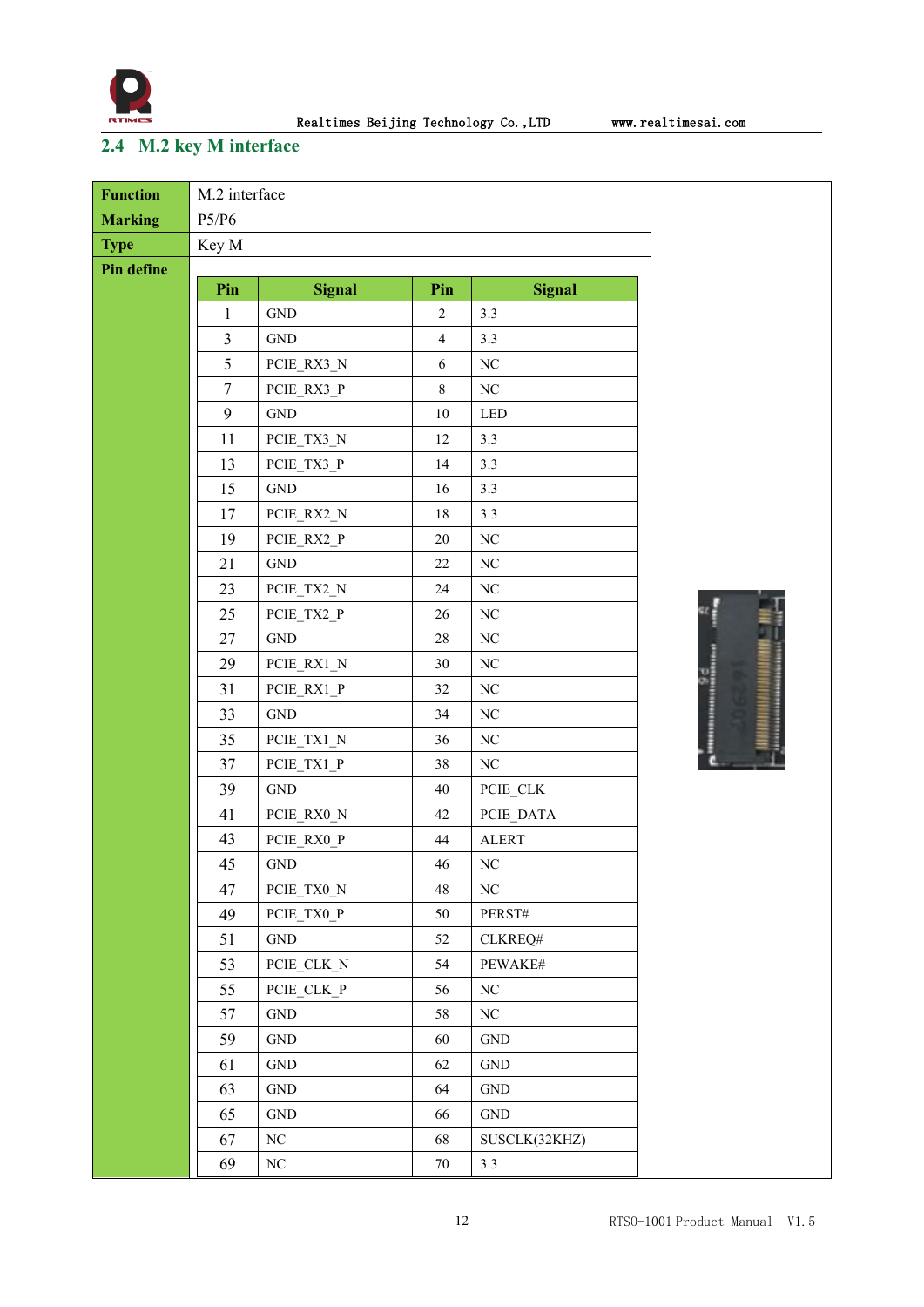

| 71                    | <b>GND</b> | 70<br><u>ے</u> | $\gamma$<br><b>J.J</b> |  |
|-----------------------|------------|----------------|------------------------|--|
| $\overline{ }$<br>ر ا | <b>GND</b> | 74             | $\sim$<br>3.3          |  |
| 75<br>ر ،             | <b>GND</b> | 76             |                        |  |
|                       |            |                |                        |  |

### <span id="page-13-0"></span>**2.5 HDMI Dispaly Interface**

| <b>Function</b>   |             | HDMI display interface |                |                       |                |
|-------------------|-------------|------------------------|----------------|-----------------------|----------------|
| <b>Marking</b>    | P1/P2       |                        |                |                       |                |
| <b>Type</b>       | <b>HDMI</b> |                        |                |                       |                |
| <b>Pin define</b> | Pin         | <b>Signal</b>          | Pin            | <b>Signal</b>         |                |
|                   |             | TMDS Data2+            | 2              | <b>TMDS Data2 GND</b> |                |
|                   | 3           | TMDS Data2-            | $\overline{4}$ | TMDS Data1+           |                |
|                   | 5           | TMDS Data1 GND         | 6              | TMDS Data1-           | ō              |
|                   | $\tau$      | TMDS Data0+            | 8              | TMDS Data0 GND        | <b>ANNANIA</b> |
|                   | 9           | TMDS Data0-            | 10             | TMDS Clock+           |                |
|                   | 11          | TMDS Clock GND         | 12             | TMDS Clock-           |                |
|                   | 13          | <b>CEC</b>             | 14             | No Connect            |                |
|                   | 15          | DDC clock              | 16             | DDC data              |                |
|                   | 17          | DDC GND                | 18             | $+5V$ Power           |                |
|                   | 19          | Hot Plug Detect        |                |                       |                |
|                   |             |                        |                |                       |                |

### <span id="page-13-1"></span>**2.6 USB TYPE- C interface**

| <b>Function</b> | USB interface  |                |                |                  |                         |
|-----------------|----------------|----------------|----------------|------------------|-------------------------|
| <b>Marking</b>  | P10/P11        |                |                |                  |                         |
| <b>Type</b>     | TYPE-C         |                |                |                  |                         |
| Pin define      |                |                |                |                  |                         |
|                 | Pin            | <b>Signal</b>  | Pin            | <b>Signal</b>    |                         |
|                 | A <sub>1</sub> | GND A1         | B1             | $GND$ $B1$       |                         |
|                 | A2             | TX1 P          | B2             | TX2 P            |                         |
|                 | A <sub>3</sub> | TX1 N          | B <sub>3</sub> | $TX2_N$          |                         |
|                 | A4             | VBUS_A4        | <b>B4</b>      | VBUS B4          | $\frac{\alpha}{\alpha}$ |
|                 | A <sub>5</sub> | CC1            | B <sub>5</sub> | CC2              | $\sum_{i=1}^{n}$        |
|                 | A6             | $D1_P$         | <b>B6</b>      | $D2_P$           |                         |
|                 | A7             | $D1_N$         | B7             | $D2_N$           |                         |
|                 | A8             | SBU1           | <b>B8</b>      | SUB <sub>2</sub> |                         |
|                 | A <sup>9</sup> | VBUS_A9        | <b>B</b> 9     | VBUS_B9          |                         |
|                 | A10            | $RX2_N$        | <b>B10</b>     | $RX1_N$          |                         |
|                 | A11            | RX2 P          | <b>B11</b>     | $RX1_P$          |                         |
|                 | A12            | $GND_A12$      | <b>B12</b>     | GND_B12          |                         |
|                 |                | 注: P10口可用于系统烧写 |                |                  |                         |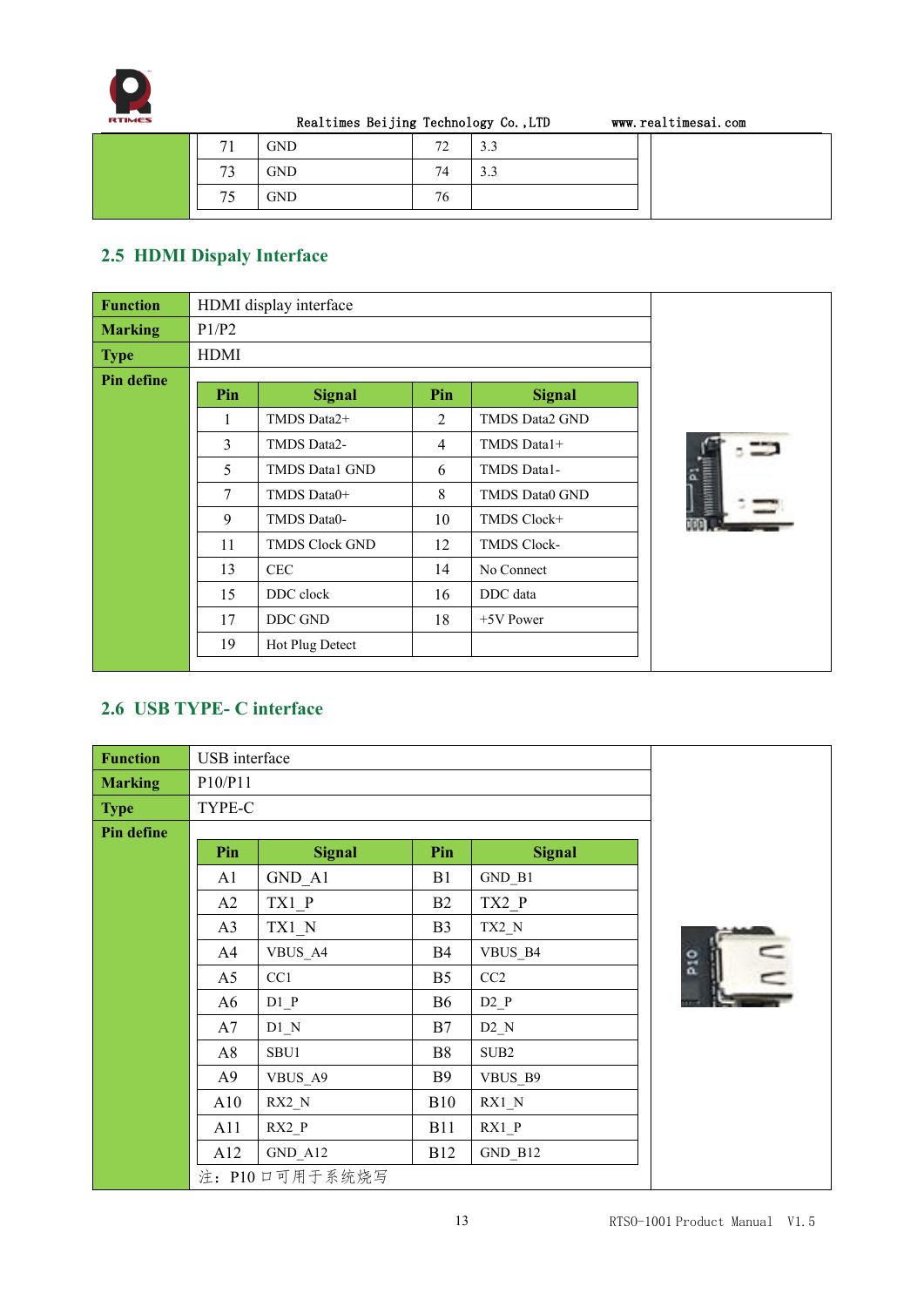

B

### <span id="page-14-0"></span>**2.7 Mini PCIE slot**

| <b>Function</b>   | Mini PCIE slot   |                      |                |                      |     |
|-------------------|------------------|----------------------|----------------|----------------------|-----|
| <b>Marking</b>    | P13              |                      |                |                      |     |
| <b>Type</b>       | Mini PCIE        |                      |                |                      |     |
| <b>Pin define</b> | Pin              | <b>Signal</b>        | Pin            | <b>Signal</b>        |     |
|                   | 1                | <b>WAKE</b>          | $\overline{2}$ | 3.3V                 |     |
|                   | 3                | $\rm NC$             | $\overline{4}$ | <b>GND</b>           |     |
|                   | 5                | NC                   | 6              | 1.5V                 |     |
|                   | $\boldsymbol{7}$ | PCIE CLKREQ          | $8\,$          | <b>UIM PWR</b>       |     |
|                   | 9                | $\operatorname{GND}$ | 10             | UIM_DATA             |     |
|                   | 11               | PCIE C4 CLK-         | 12             | UIM_CLK              |     |
|                   | 13               | PCIE_C4_CLK+         | 14             | <b>UIM RESET</b>     |     |
|                   | 15               | $\operatorname{GND}$ | 16             | $\rm NC$             |     |
|                   | 17               | $\rm NC$             | 18             | $\operatorname{GND}$ |     |
|                   | 19               | NC                   | 20             | W_DISABLE            | $-$ |
|                   | 21               | $\operatorname{GND}$ | 22             | PCIE_REST            |     |
|                   | 23               | PCIE_C4_RX-          | 24             | 3.3V                 |     |
|                   | 25               | PCIE C4 RX+          | 26             | <b>GND</b>           |     |
|                   | 27               | $\operatorname{GND}$ | 28             | $1.5\mathrm{V}$      |     |
|                   | 29               | $\operatorname{GND}$ | 30             | I2C GP5 CLK          |     |
|                   | 31               | PCIE_C4_TX-          | 32             | I2C_GP5_DAT          |     |
|                   | 33               | PCIE C4 TX+          | 34             | <b>GND</b>           |     |
|                   | 35               | $\operatorname{GND}$ | 36             | USB3 DN              |     |
|                   | 37               | <b>GND</b>           | 38             | USB3_DP              |     |
|                   | 39               | VCC_3V3_PCIE         | 40             | $\operatorname{GND}$ |     |
|                   | 41               | VCC_3V3_PCIE         | 42             | $\rm NC$             |     |
|                   | 43               | $\operatorname{GND}$ | 44             | $\rm NC$             |     |
|                   | 45               | $\rm NC$             | 46             | $\rm NC$             |     |
|                   | 47               | NC                   | 48             | $1.5\mathrm{V}$      |     |
|                   | 49               | NC                   | 50             | $\operatorname{GND}$ |     |
|                   | 51               | $\rm NC$             | 52             | 3.3V                 |     |
|                   |                  |                      |                |                      |     |
|                   |                  |                      |                |                      |     |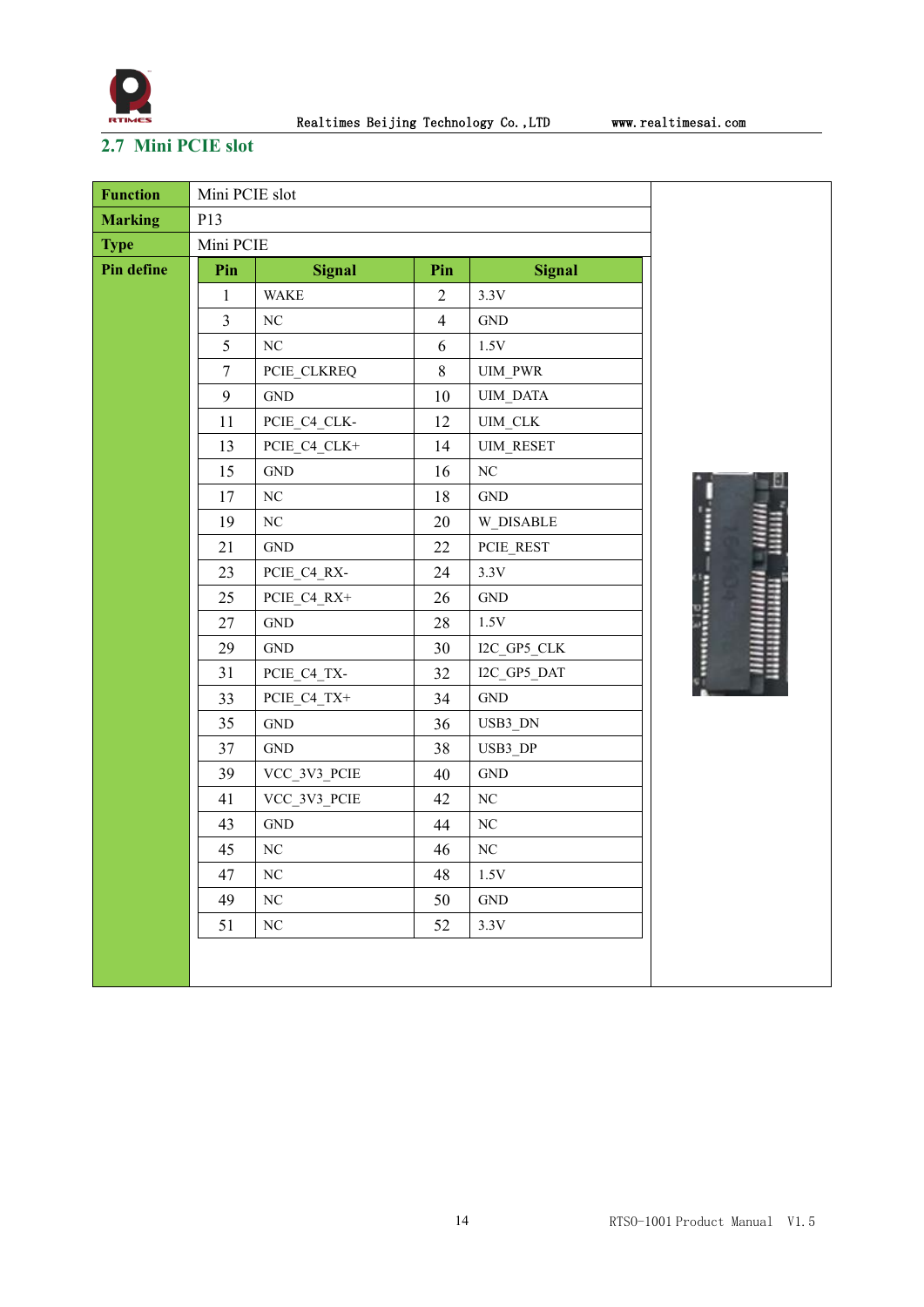

### <span id="page-15-0"></span>**2.8 Camera interface**

| <b>Function</b> | Camera interface |                      |                |                      |  |
|-----------------|------------------|----------------------|----------------|----------------------|--|
| <b>Marking</b>  | P12              |                      |                |                      |  |
| Pin define      | Pin              | <b>Signal</b>        | Pin            | <b>Signal</b>        |  |
|                 | $\mathbf{1}$     | CSI 0 D0 P           | $\overline{2}$ | CSI 1 DO P           |  |
|                 | 3                | CSI 0 D0 N           | $\overline{4}$ | CSI 1 DO N           |  |
|                 | 5                | <b>GND</b>           | 6              | <b>GND</b>           |  |
|                 | $\tau$           | CSI 0 CLK P          | $8\,$          | $CSI_1CLK_P$         |  |
|                 | 9                | CSI_0_CLK_N          | 10             | CSI 1 CLK N          |  |
|                 | 11               | $\operatorname{GND}$ | 12             | $\operatorname{GND}$ |  |
|                 | 13               | $CSI_0DI_P$          | 14             | $CSI_1DI_P$          |  |
|                 | 15               | $CSI_0DI_N$          | 16             | CSI 1 D1 N           |  |
|                 | 17               | $\operatorname{GND}$ | 18             | <b>GND</b>           |  |
|                 | 19               | $CSI_2_D0_P$         | 20             | $CSI_3_D0_P$         |  |
|                 | 21               | CSI 2 D0 N           | 22             | CSI 3 D0 N           |  |
|                 | 23               | <b>GND</b>           | 24             | <b>GND</b>           |  |
|                 | 25               | $CSI_2CLK_P$         | 26             | $CSI_3$ CLK $P$      |  |
|                 | 27               | CSI_2_CLK_N          | 28             | CSI_3_CLK_N          |  |
|                 | 29               | <b>GND</b>           | 30             | $\operatorname{GND}$ |  |
|                 | 31               | $CSI_2DI_P$          | 32             | $CSI_3DI_P$          |  |
|                 | 33               | $CSI_2DI_N$          | 34             | $CSI_3DI_N$          |  |
|                 | 35               | <b>GND</b>           | 36             | $\operatorname{GND}$ |  |
|                 | 37               | $CSI_4_D0_P$         | 38             | CSI 6 D0 P           |  |
|                 | 39               | $CSI_4_D0_N$         | 40             | CSI 6 D0 N           |  |
|                 | 41               | <b>GND</b>           | 42             | $\operatorname{GND}$ |  |
|                 | 43               | $CSI_4CLK_P$         | 44             | $CSI_6$ CLK $P$      |  |
|                 | 45               | CSI_4_CLK_N          | 46             | CSI_6_CLK_N          |  |
|                 | 47               | <b>GND</b>           | 48             | <b>GND</b>           |  |
|                 | 49               | $CSI_4_D1_P$         | 50             | $CSI_6DI_P$          |  |
|                 | 51               | CSI 4 D1 N           | 52             | CSI 6 D1 N           |  |
|                 | 53               | $\operatorname{GND}$ | 54             | $\operatorname{GND}$ |  |
|                 | 55               | $\rm NC$             | 56             | $\rm NC$             |  |
|                 | 57               | $\rm NC$             | 58             | $\rm NC$             |  |
|                 | 59               | $CSI_5_D0_P$         | 60             | $CSI_7_D0_P$         |  |
|                 | 61               | CSI 5 D0 N           | 62             | $CSI_7_D0_N$         |  |
|                 | 63               | $\operatorname{GND}$ | 64             | $\operatorname{GND}$ |  |
|                 | 65               | CSI_5_CLK_P          | 66             | CSI 7 CLK P          |  |
|                 | 67               | CSI_5_CLK_N          | 68             | CSI_7_CLK_N          |  |
|                 | 69               | $\operatorname{GND}$ | 70             | $\operatorname{GND}$ |  |
|                 | 71               | $CSI_5DI_P$          | 72             | $CSI_7DI_P$          |  |
|                 | 73               | CSI 5 D1 N           | 74             | CSI 7 D1 N           |  |

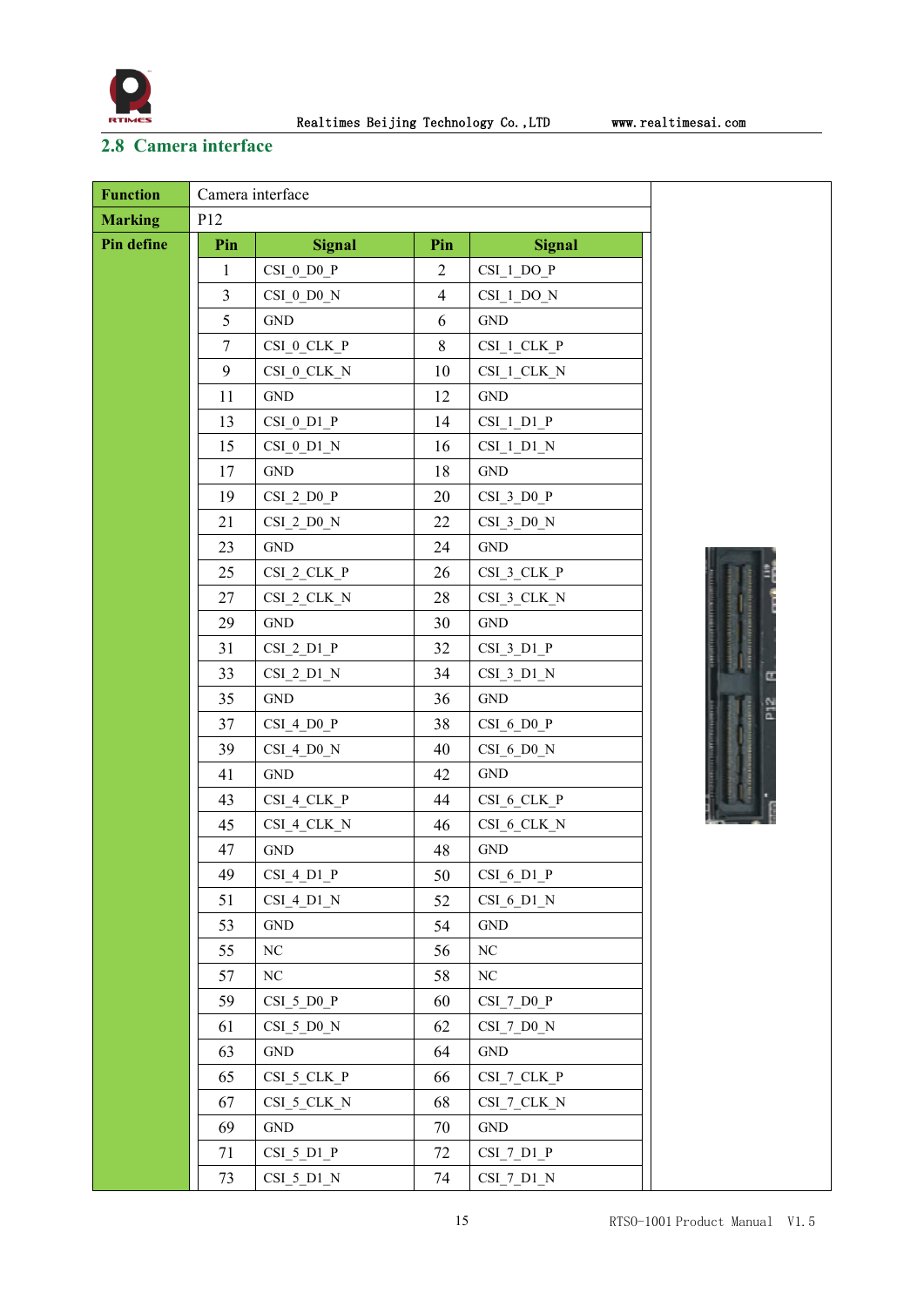

|     | rearrimes beijing rechnology co., Lip |     |                      | www.rearcimesai.com |
|-----|---------------------------------------|-----|----------------------|---------------------|
| 75  | CSI_GP3_CLK                           | 76  | $\rm NC$             |                     |
| 77  | CSI_GP3_DAT                           | 78  | $\rm NC$             |                     |
| 79  | $\operatorname{GND}$                  | 80  | $\operatorname{GND}$ |                     |
| 81  | DVDD_CAM_2V8                          | 82  | AVDD_CVM_2V8         |                     |
| 83  | DVDD CAM 2V8                          | 84  | $\rm NC$             |                     |
| 85  | CAM_AF_PWDN                           | 86  | $\rm NC$             |                     |
| 87  | I2C_GP2_CLK                           | 88  | CAM1_MCLK03          |                     |
| 89  | I2C_GP2_DAT                           | 90  | GPIO15_CAM1_PWDN     |                     |
| 91  | CAM0_MCLK02                           | 92  | GPIO16_CAM1_RST      |                     |
| 93  | CAM0 PWDN                             | 94  | CAM2 MCLK04          |                     |
| 95  | CAM0 RST BUFFER                       | 96  | NC                   |                     |
| 97  | $\rm NC$                              | 98  | $\rm NC$             |                     |
| 99  | $\operatorname{GND}$                  | 100 | $\operatorname{GND}$ |                     |
| 101 | $\rm NC$                              | 102 | $1.8\mathrm{V}$      |                     |
| 103 | NC                                    | 104 | $\rm NC$             |                     |
| 105 | I2C_GP4_CLK                           | 106 | $\rm NC$             |                     |
| 107 | I2C_GP4_DAT                           | 108 | 3.3V                 |                     |
| 109 | $\rm NC$                              | 110 | 3.3V                 |                     |
| 111 | $\rm NC$                              | 112 | $\rm NC$             |                     |
| 113 | NC                                    | 114 | NC                   |                     |
| 115 | $\operatorname{GND}$                  | 116 | $\operatorname{GND}$ |                     |
| 117 | $\rm NC$                              | 118 | 3.3V                 |                     |
| 119 | GPIO25_VDD_SYS_EN                     | 120 | 3.3V                 |                     |
| 121 | $\operatorname{GND}$                  | 122 | $\operatorname{GND}$ |                     |
| 123 | <b>GND</b>                            | 124 | <b>GND</b>           |                     |
| 125 | $\operatorname{GND}$                  | 126 | $\operatorname{GND}$ |                     |
| 127 | <b>GND</b>                            | 128 | $\operatorname{GND}$ |                     |

### <span id="page-16-0"></span>**2.9 M.2 key E interface**

| <b>Function</b> | M.2   |               |     |                    |  |
|-----------------|-------|---------------|-----|--------------------|--|
| <b>Marking</b>  | P4    |               |     |                    |  |
| <b>Type</b>     | Key E |               |     |                    |  |
| Pin define      |       |               |     |                    |  |
|                 | Pin   | <b>Signal</b> | Pin | <b>Signal</b>      |  |
|                 |       | <b>GND</b>    | 2   | 3.3V               |  |
|                 | 3     | $USB2$ D+     | 4   | 3.3V               |  |
|                 | 5     | USB2 D-       | 6   | LED 1#             |  |
|                 | 7     | <b>GND</b>    | 8   | PCM CLK/I2S 2 SCK  |  |
|                 | 9     | NC            | 10  | PCM SYNC/I2S2 WS   |  |
|                 | 11    | NC            | 12  | PCM OUT/I2S2 SD OU |  |
|                 |       |               |     | T                  |  |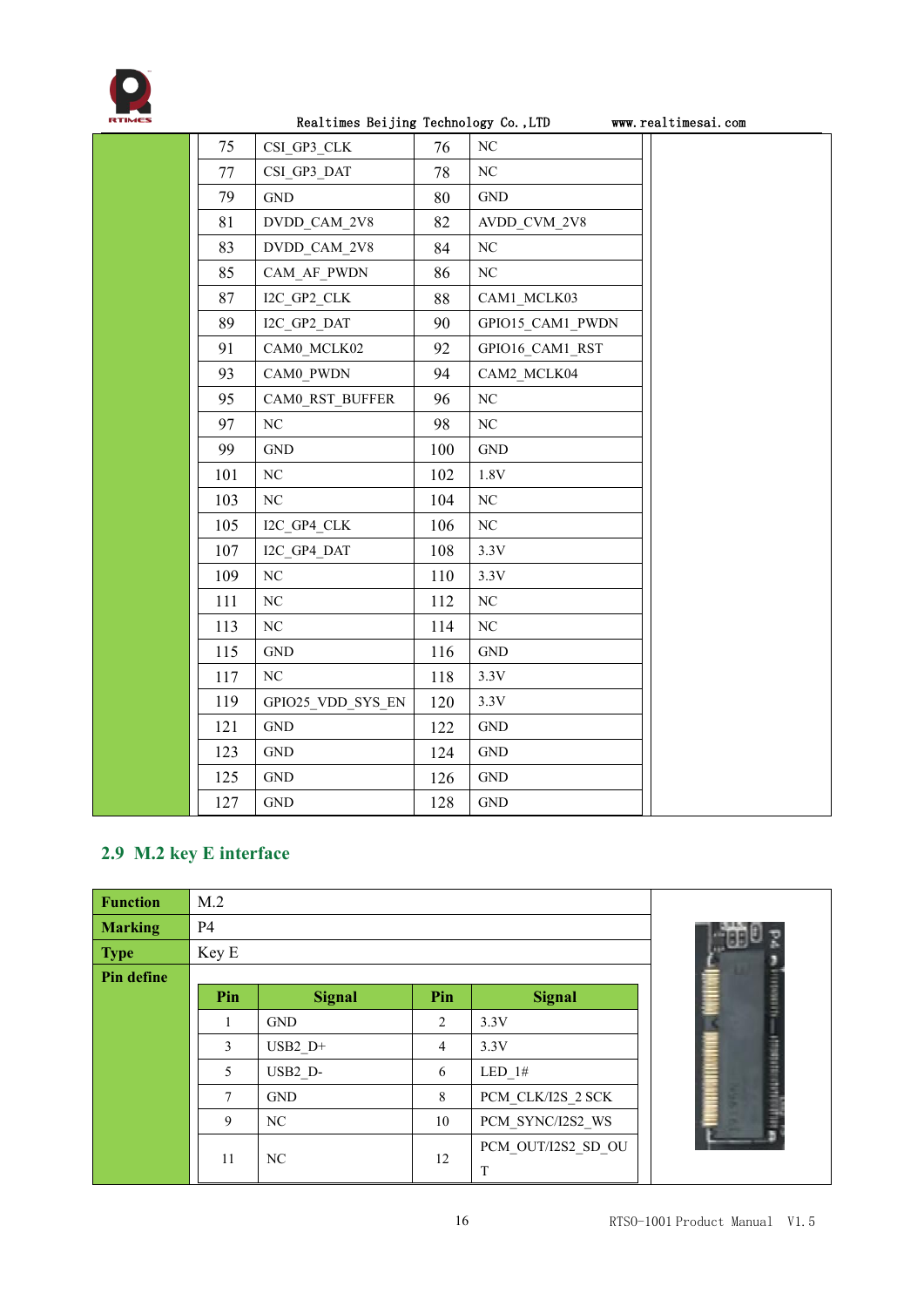

|        | Realthmes Deljing rechnology CO., LID |        |                      | WWW.ICCTTIMCSCT.COM |
|--------|---------------------------------------|--------|----------------------|---------------------|
| 13     | NC                                    | 14     | PCM_IN/I2S2_SD_IN    |                     |
| 15     | $\rm NC$                              | 16     | $LED_2#$             |                     |
| 17     | $\rm NC$                              | $18\,$ | GND                  |                     |
| 19     | $\rm NC$                              | 20     | UART5_WAKE#          |                     |
| 21     | $M2$ <sub>_</sub> EN                  | 22     | UART5_TXD            |                     |
| 23     | M2_WAKE_AP                            | 24     | GND                  |                     |
| 25     | $\operatorname{GND}$                  | $26\,$ | $\operatorname{GND}$ |                     |
| 27     | GND                                   | 28     | $\operatorname{GND}$ |                     |
| 29     | <b>GND</b>                            | 30     | GND                  |                     |
| 31     | $\operatorname{GND}$                  | 32     | <b>UART5_RXD</b>     |                     |
| 33     | $\operatorname{GND}$                  | 34     | <b>UART5_RTS</b>     |                     |
| 35     | PERP0                                 | 36     | <b>UART5_CTS</b>     |                     |
| 37     | <b>PERNO</b>                          | 38     | VENOOR_DEFINED       |                     |
| 39     | <b>GND</b>                            | 40     | NC                   |                     |
| 41     | PETP0                                 | 42     | $\rm NC$             |                     |
| 43     | PETN <sub>0</sub>                     | 44     | $\rm NC$             |                     |
| 45     | $\operatorname{GND}$                  | 46     | $\rm NC$             |                     |
| 47     | <b>REFCLKN0</b>                       | 48     | NC                   |                     |
| 49     | <b>REFCLKP0</b>                       | 50     | SUSCLK 32KHZ         |                     |
| 51     | $\operatorname{GND}$                  | 52     | PERST0#              |                     |
| 53     | CLKREQ0#                              | 54     | W_DISABLE2#          |                     |
| 55     | PEWAKE0#                              | 56     | W_DISABLE1#          |                     |
| 57     | <b>GND</b>                            | 58     | I2C GP2 DATA         |                     |
| 59     | RESERVED/PERP1                        | 60     | I2C_GP2_CLK          |                     |
| 61     | RESERVED/PERN1                        | 62     | ${\sf ALERT\#}$      |                     |
| 63     | <b>GND</b>                            | 64     | NC                   |                     |
| 65     | NC                                    | 66     | NC                   |                     |
| 67     | NC                                    | 68     | NC                   |                     |
| 69     | $\operatorname{GND}$                  | 70     | NC                   |                     |
| 71     | $\rm NC$                              | 72     | 3.3V                 |                     |
| 73     | ${\rm NC}$                            | 74     | 3.3V                 |                     |
| $75\,$ | $\operatorname{GND}$                  |        |                      |                     |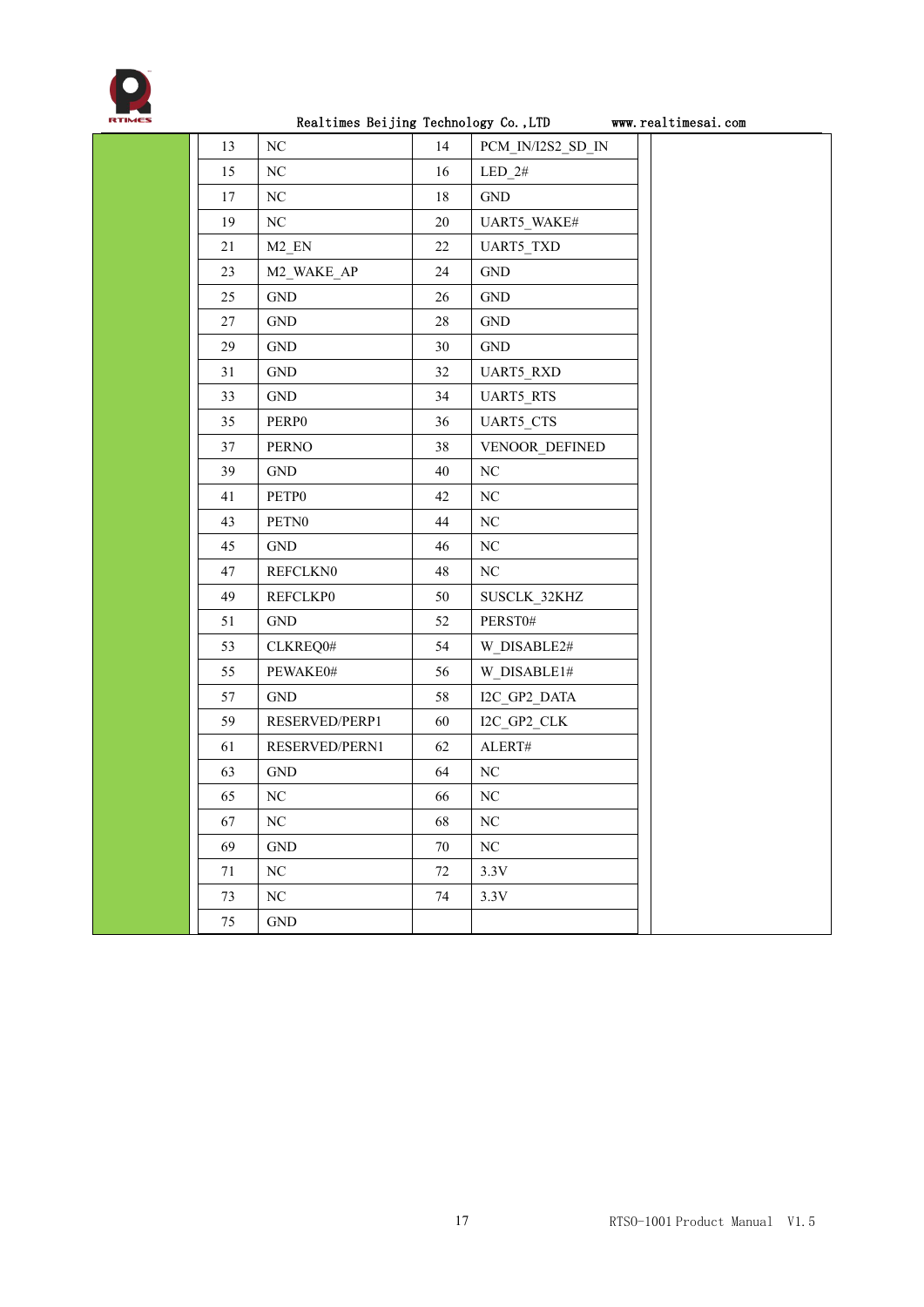

### <span id="page-18-0"></span>**2.10 Function Pin**

| <b>Function</b> |                  | Function pin insertion                                      |                |                                                                   |  |
|-----------------|------------------|-------------------------------------------------------------|----------------|-------------------------------------------------------------------|--|
| <b>Marking</b>  | P17              |                                                             |                |                                                                   |  |
| <b>Type</b>     |                  | 2.54mm spacing 2x17Pin double row straight needle insertion |                |                                                                   |  |
| Pin define      | Pin              | <b>Signal</b>                                               | Pin            | <b>Signal</b>                                                     |  |
|                 | 1                | VDD3V3_OUT                                                  | $\overline{2}$ | VDD3V3_OUT                                                        |  |
|                 |                  | UART3_TX_DEBUG_C                                            |                | UART3_RX_DEBUG_CO                                                 |  |
|                 | 3                | ON                                                          | 4              | N                                                                 |  |
|                 | 5                | UART1_TX_CON                                                | 6              | <b>UART1 RX CON</b>                                               |  |
|                 | $\tau$           | UART2_TX_CON                                                | 8              | UART2_RX_CON                                                      |  |
|                 |                  | SPI2_CLK/UART7_TX                                           |                | SPI2_MISO/UART7_RX                                                |  |
|                 | 9                | CON                                                         | 10             | <b>CON</b>                                                        |  |
|                 |                  | SPI2_MOSI/UART7_RT                                          |                | SPI2_CS0/UART7_CTS_C                                              |  |
|                 | 11               | S CON                                                       | 12             | <b>ON</b>                                                         |  |
|                 | 13               | I2C_GP3_CLK_CON                                             | 14             | I2C_GP3_DAT_CON                                                   |  |
|                 | 15               | <b>GND</b>                                                  | 16             | <b>GND</b>                                                        |  |
|                 | 17               | POWER BTN CON                                               | 18             | RESET_BTN_CON                                                     |  |
|                 |                  | RECOVERY_BTN_CO                                             |                | RTC_EXT                                                           |  |
|                 | 19               | $\mathbf N$                                                 | 20             |                                                                   |  |
|                 | 21               | $I2S3_DIN$                                                  | 22             | GPIO04                                                            |  |
|                 | 23               | I2S3_DOUT                                                   | 24             | GPIO05                                                            |  |
|                 | 25               | $I2S3$ <sub>_FS</sub>                                       | 26             | GPIO20                                                            |  |
|                 | 27               | I2S3_SCLK                                                   | 28             | GPIO21                                                            |  |
|                 | 29               | <b>GND</b>                                                  | 30             | <b>GND</b>                                                        |  |
|                 | 31               | CAN1H                                                       | 32             | <b>CAN1L</b>                                                      |  |
|                 | 33               | CAN0H                                                       | 34             | <b>CAN0L</b>                                                      |  |
|                 |                  | The serial port level is 3.3V TTL logic level.              |                |                                                                   |  |
|                 |                  |                                                             |                | GPIO High level is 3.3V, GPIO direct from AGX Xavier /AGX         |  |
|                 |                  | Xavier industry draw forth                                  |                |                                                                   |  |
|                 |                  | CAN with a transceiver                                      |                |                                                                   |  |
|                 |                  | I2C device file is I2C-2                                    |                |                                                                   |  |
|                 |                  |                                                             |                | The mapping file in the /dev directory corresponding to UART1 and |  |
|                 |                  | UART2 is ttyTHS0, ttyTHS1, and UART3 is the debugging port  |                |                                                                   |  |
|                 |                  |                                                             |                | AGX Xavier /AGX Xavier industry mapping Numbers of GPIO04,        |  |
|                 |                  |                                                             |                | GPIO05, GPIO20 and GPIO21 in the system are 290, 289, 291 and     |  |
|                 | 288 respectively |                                                             |                |                                                                   |  |
|                 |                  |                                                             |                | AGX Xavier /AGX Xavier industry industrial mapping Numbers of     |  |
|                 |                  |                                                             |                | GPIO04, GPIO05, GPIO20 and GPIO21 in the system are 290, 255,     |  |
|                 |                  | 291 and 288 respectively                                    |                |                                                                   |  |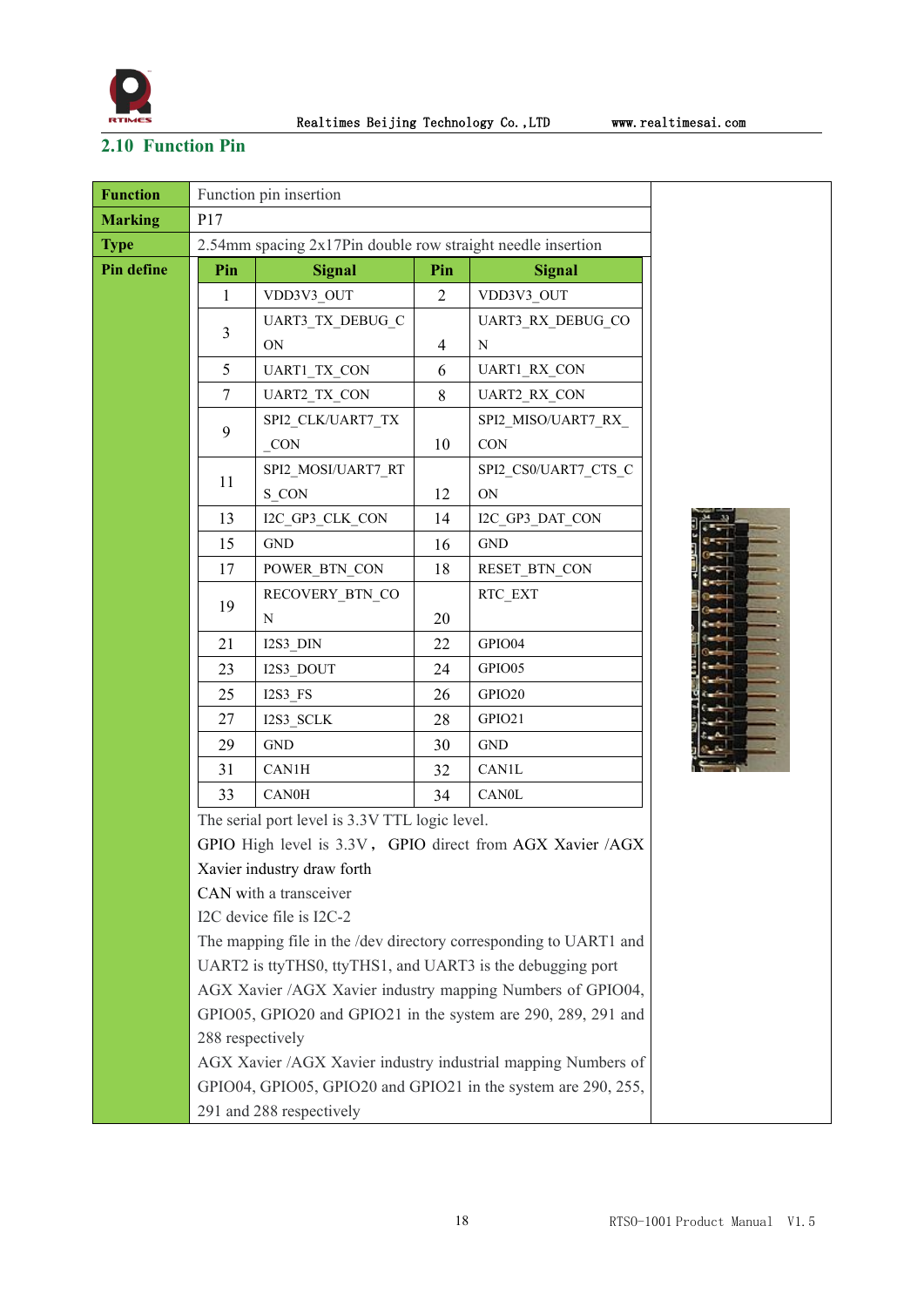

### <span id="page-19-0"></span>**2.11 SD Card slot**

| <b>Function</b> |                | UFS&SD card slot |                |                           |          |
|-----------------|----------------|------------------|----------------|---------------------------|----------|
| <b>Marking</b>  | P <sub>3</sub> |                  |                |                           |          |
| <b>Type</b>     | Micro-SD       |                  |                |                           |          |
| Pin define      |                |                  |                |                           |          |
|                 | Pin            | <b>Signal</b>    | Pin            | <b>Signal</b>             |          |
|                 | 1              | <b>VSS</b>       | $\overline{2}$ | $DIN_C$                   |          |
|                 | $\overline{3}$ | DIN T            | $\overline{4}$ | <b>VSS</b>                |          |
|                 | 5              | DOUT_C           | 6              | DOUT_T                    |          |
|                 | $\overline{7}$ | <b>VSS</b>       | $\,8\,$        | <b>REFCLK</b>             |          |
|                 | 9              | VCCQ2            | 10             | C/D(GND)                  | ramm<br> |
|                 | 11             | <b>VSS</b>       | 12             | $\ensuremath{\text{VCC}}$ |          |
|                 | 13             | DATA1            | 14             | DATA0                     |          |
|                 | 15             | CLK              | 16             | $\mathop{\mathrm{CMD}}$   |          |
|                 | 17             | CD/DATA3         | 18             | DATA2                     |          |
|                 | 19             | C_DETECT         | 20             | $\operatorname{GND}$      |          |
|                 | 21             | <b>GND</b>       | 22             | $\operatorname{GND}$      |          |
|                 | 23             | <b>GND</b>       | 24             | <b>GND</b>                |          |
|                 | 25             | <b>GND</b>       |                |                           |          |

### <span id="page-19-1"></span>**2.12 Power port**

| <b>Function</b> | Power port       |                                              |                |               |  |
|-----------------|------------------|----------------------------------------------|----------------|---------------|--|
| <b>Marking</b>  | P18              |                                              |                |               |  |
| <b>Type</b>     | D Type of big 4P |                                              |                |               |  |
| Pin define      |                  |                                              |                |               |  |
|                 | Pin              | <b>Signal</b>                                | Pin            | <b>Signal</b> |  |
|                 |                  | <b>GND</b>                                   | $\overline{2}$ | <b>GND</b>    |  |
|                 | 3                | <b>VCC</b>                                   | 4              | <b>VCC</b>    |  |
|                 |                  | Pin 1 position: as shown in the right figure |                |               |  |
|                 |                  | Input voltage range: $+9v$ $+20v$            |                |               |  |
|                 |                  | Cable connection is strictly prohibited!     |                |               |  |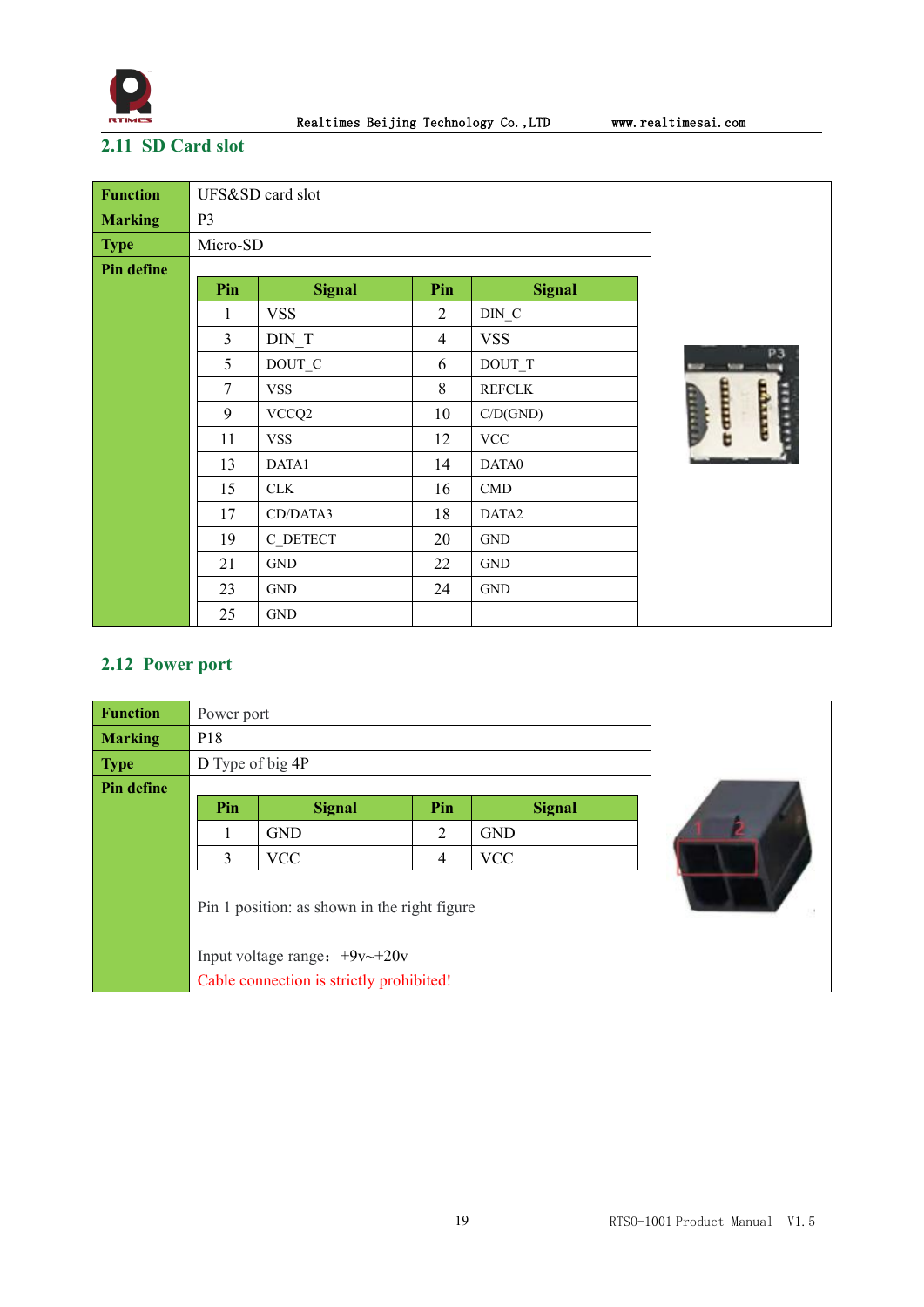

### <span id="page-20-0"></span>**2.13 USB TYPE- A interface**

| <b>Function</b> | USB3.0 interface |                             |                   |                      |        |
|-----------------|------------------|-----------------------------|-------------------|----------------------|--------|
| <b>Marking</b>  | P <sub>9</sub>   |                             |                   |                      |        |
| <b>Type</b>     |                  | Double USB TYPE-A interface |                   |                      |        |
| Pin define      |                  |                             |                   |                      |        |
|                 | Level            | Superstratum                |                   |                      |        |
|                 | <b>Type</b>      |                             |                   |                      |        |
|                 | Pin              | <b>Signal</b>               | Pin               | <b>Signal</b>        |        |
|                 | $\mathbf{1}$     | <b>VBUS</b>                 | $\overline{2}$    | <b>USB 2.0 D-</b>    |        |
|                 | $\overline{3}$   | USB 2.0 D+                  | $\overline{4}$    | $\operatorname{GND}$ |        |
|                 | 5                | SSRX-                       | 6                 | SSRX+                |        |
|                 | $\overline{7}$   | $\operatorname{GND}$        | 8                 | SSTX-                | $\sim$ |
|                 | 9                | SSTX+                       |                   |                      |        |
|                 |                  |                             |                   |                      |        |
|                 |                  |                             |                   |                      |        |
|                 | Level            |                             | <b>Substratum</b> |                      |        |
|                 | <b>Type</b>      |                             | <b>USB 3.0</b>    |                      |        |
|                 | Pin              | <b>Signal</b>               | Pin               | <b>Signal</b>        |        |
|                 | $\mathbf{1}$     | <b>VBUS</b>                 | $\overline{2}$    | <b>USB 2.0 D-</b>    |        |
|                 | $\overline{3}$   | USB 2.0 D+                  | $\overline{4}$    | $\operatorname{GND}$ |        |
|                 | 5                | SSRX-                       | 6                 | $SSRX+$              |        |
|                 | $\overline{7}$   | $\operatorname{GND}$        | 8                 | SSTX-                |        |
|                 | 9                | SSTX+                       |                   |                      |        |
|                 |                  |                             |                   |                      |        |
|                 |                  |                             |                   |                      |        |
|                 |                  |                             |                   |                      |        |

### <span id="page-20-1"></span>**2.14 Network interface**

| <b>Function</b> |        | Ethernet connector     |                |                   |  |
|-----------------|--------|------------------------|----------------|-------------------|--|
| <b>Marking</b>  | P7/P8  |                        |                |                   |  |
| <b>Type</b>     |        | RJ45 network interface |                |                   |  |
| Pin define      |        |                        |                |                   |  |
|                 | Pin    | <b>Signal</b>          | Pin            | <b>Signal</b>     |  |
|                 |        | $TP0+$                 | $\overline{2}$ | TP <sub>0</sub> - |  |
|                 | 3      | $TP1+$                 | $\overline{4}$ | $TP2+$            |  |
|                 | 5      | $TP2-$                 | 6              | $TP1-$            |  |
|                 | $\tau$ | $TP3+$                 | 8              | $TP3-$            |  |
|                 |        |                        |                |                   |  |
|                 |        |                        |                |                   |  |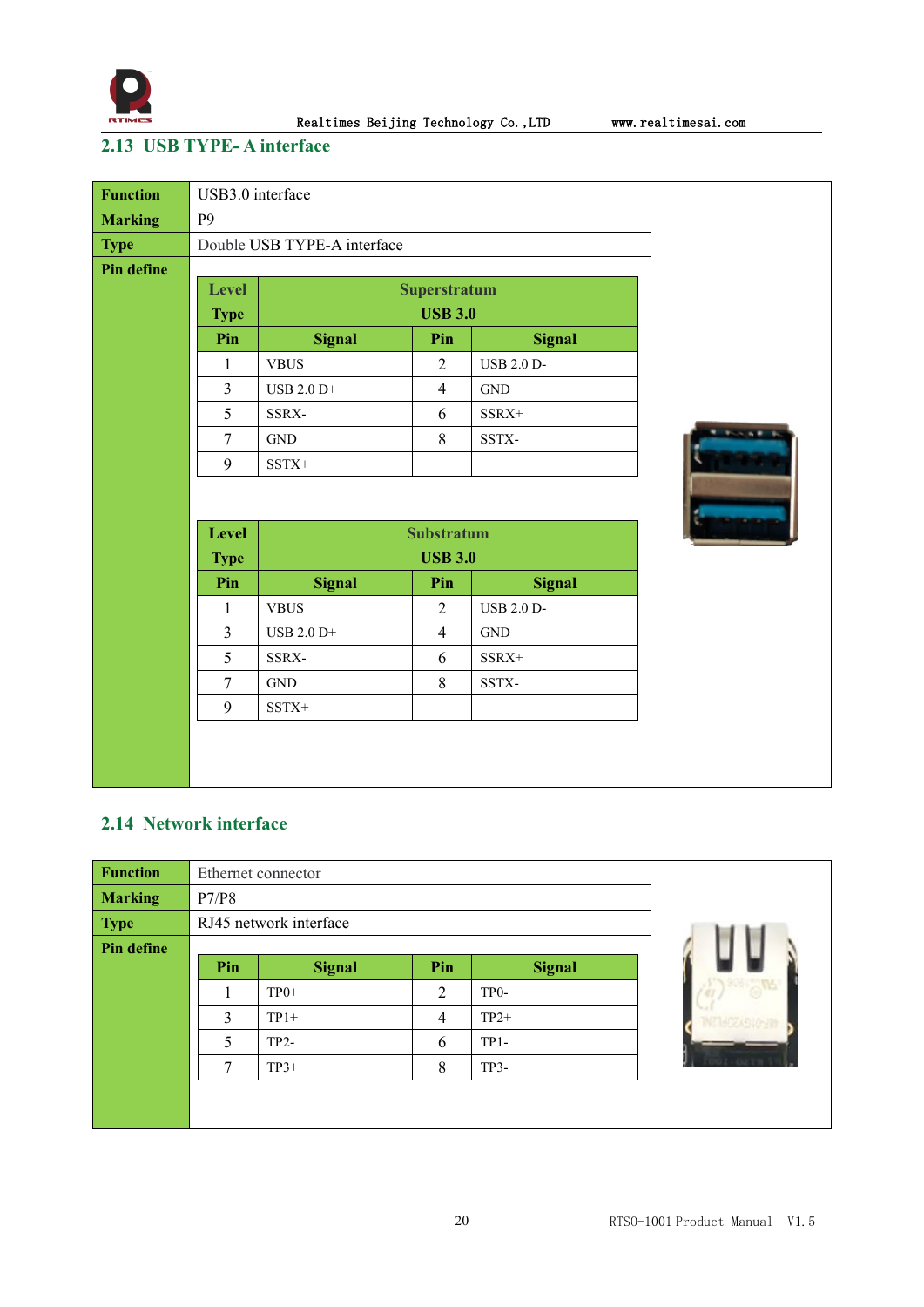

### <span id="page-21-0"></span>**2.15 USB Micro interface**

| <b>Function</b> | USB2.0 connector |               |                |                   |  |
|-----------------|------------------|---------------|----------------|-------------------|--|
| <b>Marking</b>  | P15              |               |                |                   |  |
| <b>Type</b>     | Micro-B          |               |                |                   |  |
| Pin define      |                  |               |                |                   |  |
|                 | Pin              | <b>Signal</b> | Pin            | <b>Signal</b>     |  |
|                 |                  | <b>VBUS</b>   | 2              | <b>USB 2.0 D-</b> |  |
|                 | 3                | USB $2.0$ D+  | $\overline{4}$ | NC                |  |
|                 | 5                | <b>GND</b>    |                |                   |  |
|                 |                  |               |                |                   |  |
|                 |                  |               |                |                   |  |

### <span id="page-21-1"></span>**3 Product size**



### <span id="page-21-2"></span>**4 Hardware update history**

### **RTSO-1001 Board hardware update history**

| <b>Versions</b> | <b>Update Description</b>     |  |  |  |  |
|-----------------|-------------------------------|--|--|--|--|
| V1.0            | Initial version               |  |  |  |  |
| "V1             | Hardware circuit optimization |  |  |  |  |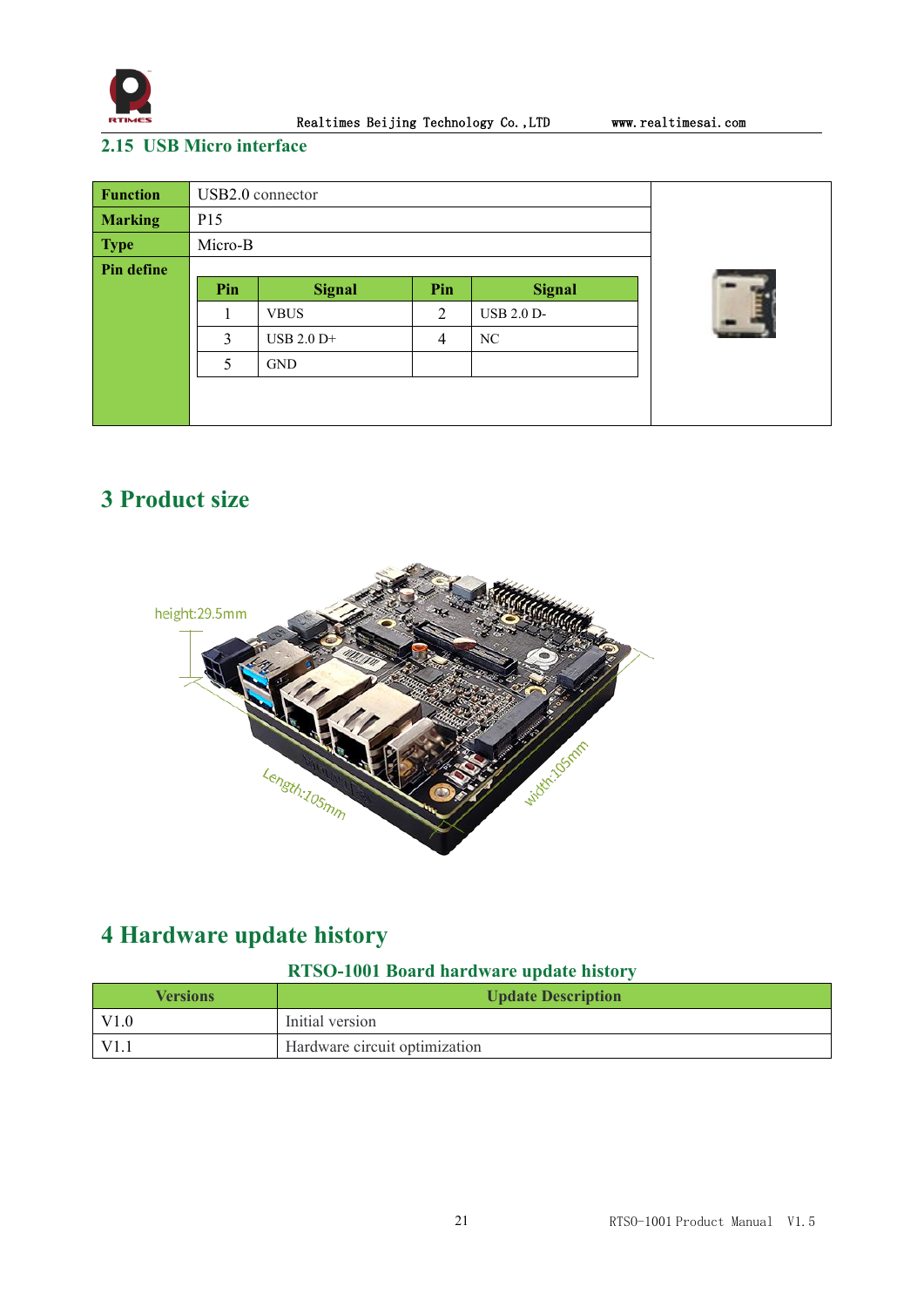

### <span id="page-22-0"></span>**Software version supporting instructions**

### <span id="page-22-1"></span>**1 Installation and use**

<span id="page-22-2"></span>**1.1 picture of products**



#### <span id="page-22-3"></span>**1.2 Usage**

#### a) Ensure all external system voltages are turned off

b) Install the AGX Xavier /AGX Xavier industry core module on the 699-PIN SO-DImm connector.Pay attention to the pairs between the connectors during the installation install the fixing screw at the same time.

c) Install necessary external cables. (e.g., the display cable connected to the HDMI display, the power input cable that powers the system,USB cable linking keyboard and mouse...)

d) Connect the power cord to the power supply.

e) RTSO-1001 adopts automatic power-on design, turns on the power and the system starts to work.

f) For the system without protective enclosure, please avoid moving the whole system after the system is powered on. It is strictly prohibited to use body touch road board and its electronic components.

#### <span id="page-22-4"></span>**1.3 Recovery Mode**

The Jetson AGX Xavier /AGX Xavier industry core module can work in normal mode and Recovery mode, under which the file series can be carried out system update, kernel update, Boot Loader update, BCT update and other operations.

The steps to enter the Recovery mode are as follows:

a) Turn off the system power supply.

b) Use USB cable to connect RTSO-1001's USB port (P10) with Jetson to develop the host USB port.

c) Press the RECOVERY button without releasing it to power the system. The power supply should be maintained for more than 3 seconds, and then the RECOVERY button will be released.

d) The system enters the Recovery mode, and subsequent operations can be carried out at this point.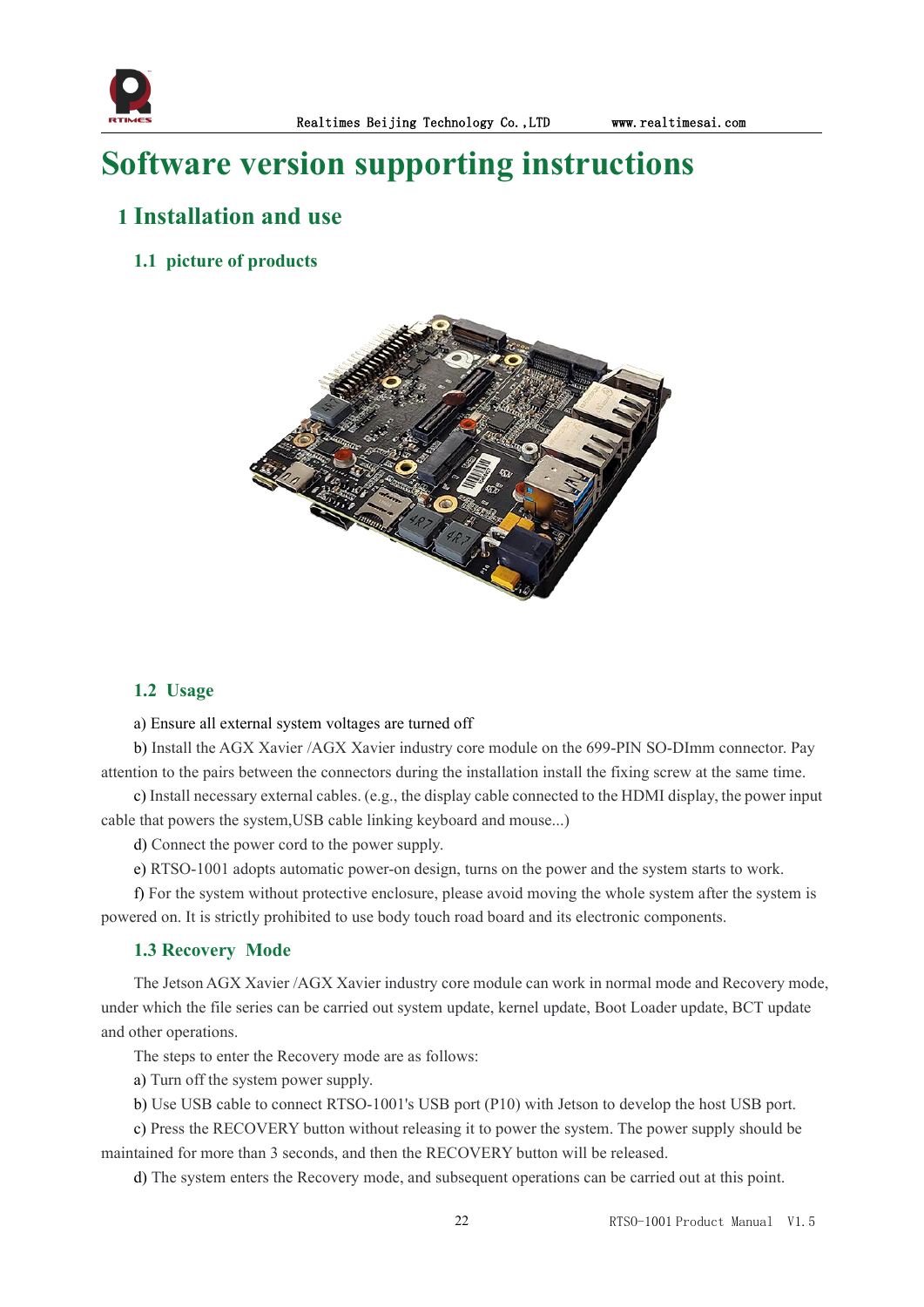

### <span id="page-23-0"></span>**2 L4T**(**Linux for Tegra Abbreviation**"**L4T**")

RTSO-1001 boards work on systems that are burned using the official original NVIDIA Linux For Tegra (L4T). HDMI, Gigabit Ethernet, USB2.0, serial port, GPIO, SD card, I2C bus, fan interface, can be supported. RTSO-1001 onboard interface full support, need to load the supporting driver patch.

NVIDIA LT4 package can be downloaded from the following link: **https://developer.nvidia.com/embedded/linux-tegra** RTSO-1001 Driver patch support package download: **[https://www.realtimesai.com](https://www.realtimesai.com/en/software.html)**

For the installation of the operating system and jetpack, please refer to the AGX Xavier system instruction manual (Ruitai Cloud Network Disk/Help Documentation/Jetsonx System Burning and Backup Directory).<br>RTSO-1001 board level patch support package download jump link:

<https://www.realtimes.cn/cn/software.html>

### <span id="page-23-1"></span>**3 Jetpack**

Nvidia jetpack sdk is the most comprehensive solution for building AI applications. It includes software libraries and apis, examples, developer tools and documentation for the latest and previous versions of Jetson products.

#### <span id="page-23-2"></span>**3.1 Jetpack Component summary**

This section briefly introduces each component of JetPack. For more detailed information about these components, please refer to JetPack's online documentation.

#### **OS Image**

JetPack includes a reference file system derived from Ubuntu. (Development kit system, no need to install)

#### **Libraries and APIs**

JetPack library and API include:

•TensorRT and cuDNN for high-performance deep learning applications

•CUDA for multi-domain GPU accelerated applications

•NVIDIA Container Runtime for containerized GPU accelerated applications

•Multimedia API package for camera application and sensor driver development

•VisionWorks, OpenCV and VPI for visual computing applications

•Sample application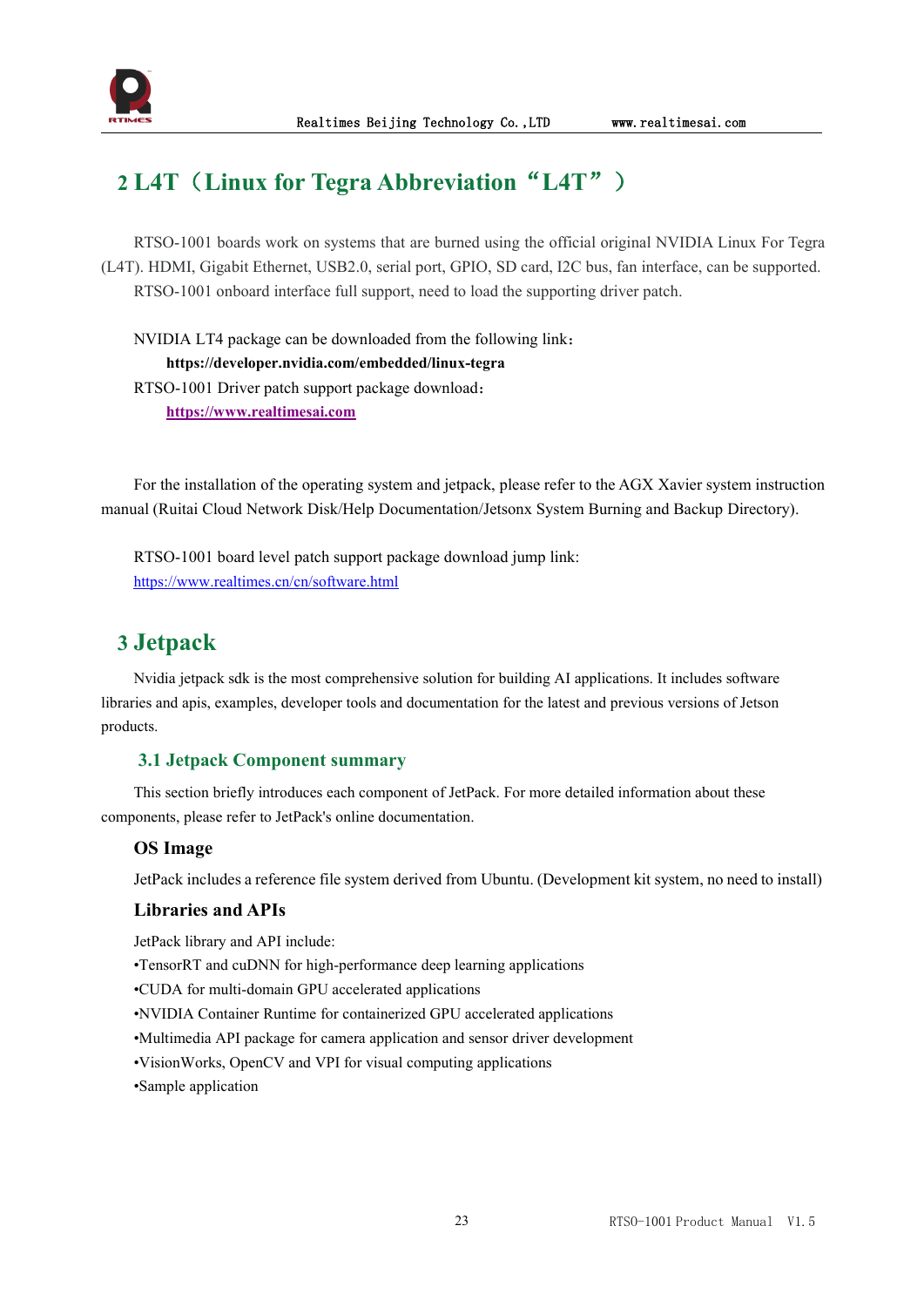

#### <span id="page-24-0"></span>**3.2 How to install Jetpack**

#### **Overview of process steps**

Installing JetPack to your Jetson device requires you to perform the following steps:

- 1. Download and install the NVIDIA SDK Manager on the Linux host.
- 2. Connect your jetson device to the Linux host (Micro USB or network (same network segment).
- 3. Test your device can connect via ssh.
- 4. Use SDK Manager to select and install the required components.

### **Download and install the NVIDIA SDK Manager on the Linux host.**

You must have a Linux host with internet access to run SDK Manager and refresh the developer kit.The supported host operating systems are:

Ubuntu Linux x64 Version 18.04 or 16.04

Download and install NVIDIA SDK Manager. **sdkmanager** Installation package: **sdkmanager-[version].[build#].deb** The current version is: **sdkmanager** 1.2.0 **sdkmanager** install **\$ sudo apt install ./sdkmanager-[version].[build#].deb**

#### **Connect your jetson device to the Linux host**

Prepare your Jetson device for the following settings. (If the equipment system is not initialized, the system user needs to initialize after power-on)

- Connect the monitor, keyboard and mouse to the Jetson Feiyun smart box device (please refer to the interface description above).

- Use Micro USB cable to connect Linux host and Jetson Feiyun Smart Box (or network (same network segment))
- During the setup process, SDK Manager will provide Internet connection for your jetson Feiyun Smart Box via USB or network connection.
- Connect the supplied power adapter to the DC jack of the Feiyun Smart Box, and plug the AC interface into an AC power outlet.

#### **Test that your device can connect via ssh.**

If connected via Micro USB, enter lsusb under the Linux host terminal to see the nvidia crop

The device can be accessed through ping or ssh commands

\$ ping 192.168.55.1

or  $\$  ssh <ietson user> $@192.168.55.1$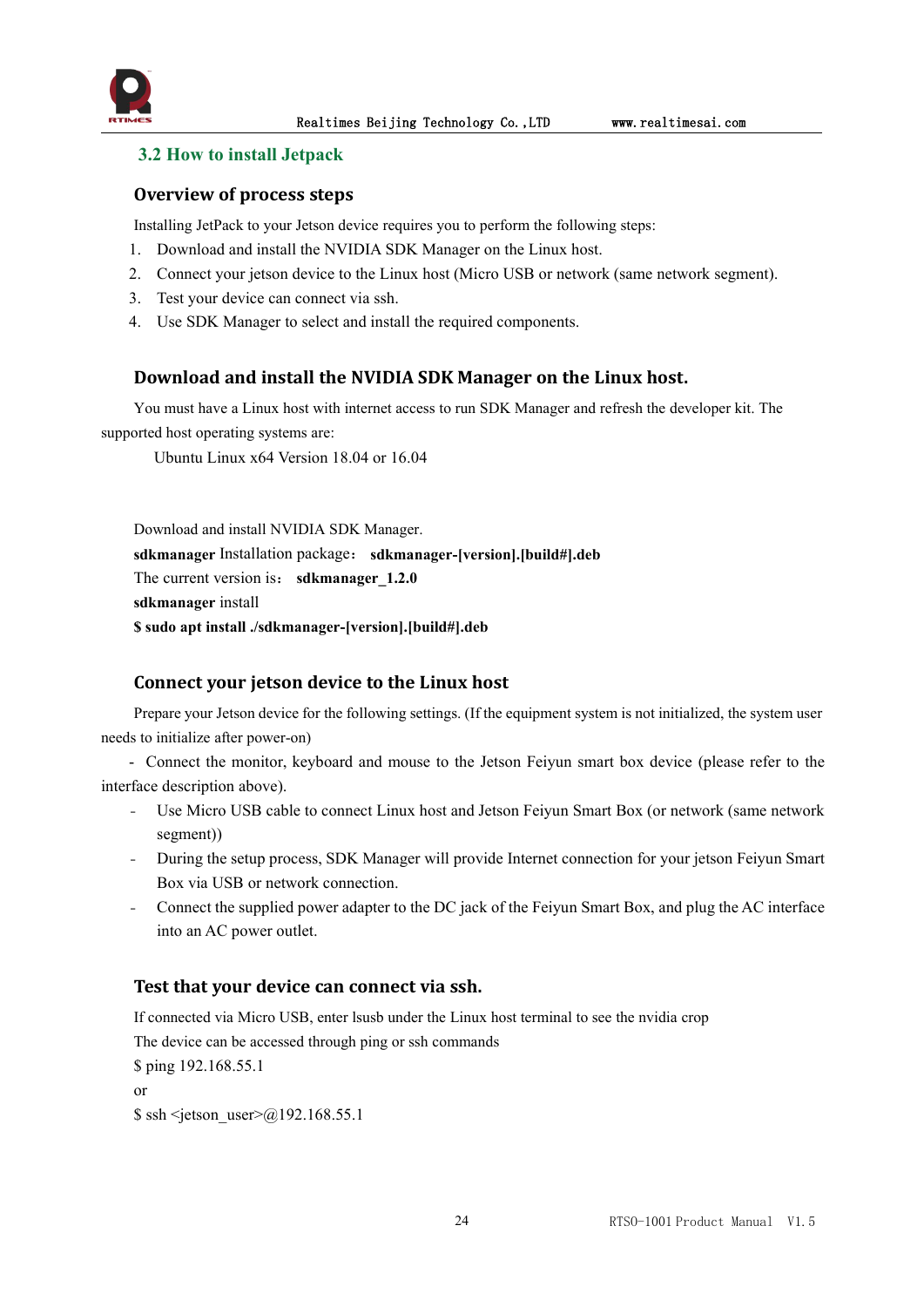

If connected via a network, check whether the device ip address is in the same network segment as the Linux host on the Feiyun Smart Box, and the Feiyun Smart Box device can be accessed through the ping or ssh command.

```
$ ping <jetson ip>
or
\ ssh <jetson user>@ <jetson device ip>
```
### **Use SDK Manager to select and install the required components**

NVIDIA SDK Manager supports installing software to Jetson core (Flying Cloud Smart Box). For complete instructions, please referto Chapter 5 of "Xavier System [Programming](http://yun.realtimes.cn/) Manual".

### <span id="page-25-0"></span>**3.3 Developer tools**

JetPack includes the following development tools. Some are used directly on the Jetson system, and some run on a Linux host connected to the Jetson system.

### **• Application development and debugging tools**

• NSight Eclipse version for GPU-accelerated application development: runs on a Linux host. All Jetson products are supported.

• CUDA-GDB for application debugging: Runs on a Jetson system or a Linux host. All Jetson products are supported.

• CUDA-MEMCHECK to debug application memory errors: run on Jetson systems. All Jetson products are supported.

### **• Application analysis and optimization tools**

• NSight Systems for application multi-core CPU profiling: runs on a Linux host. Helps you improve application performance by identifying slow parts of your code. All Jetson products are supported.

• NVIDIA® Nsight<sup>™</sup> compute kernel profiler: an interactive profiling tool for CUDA applications. It provides detailed performance metrics and API debugging through the user interface and command line tools.

• NSight Graphics for Graphics Application Debugging and Profiling: A consolegrade tool for debugging and optimizing OpenGL and OpenGL ES programs. Running on a Linux host. All Jetson products are supported.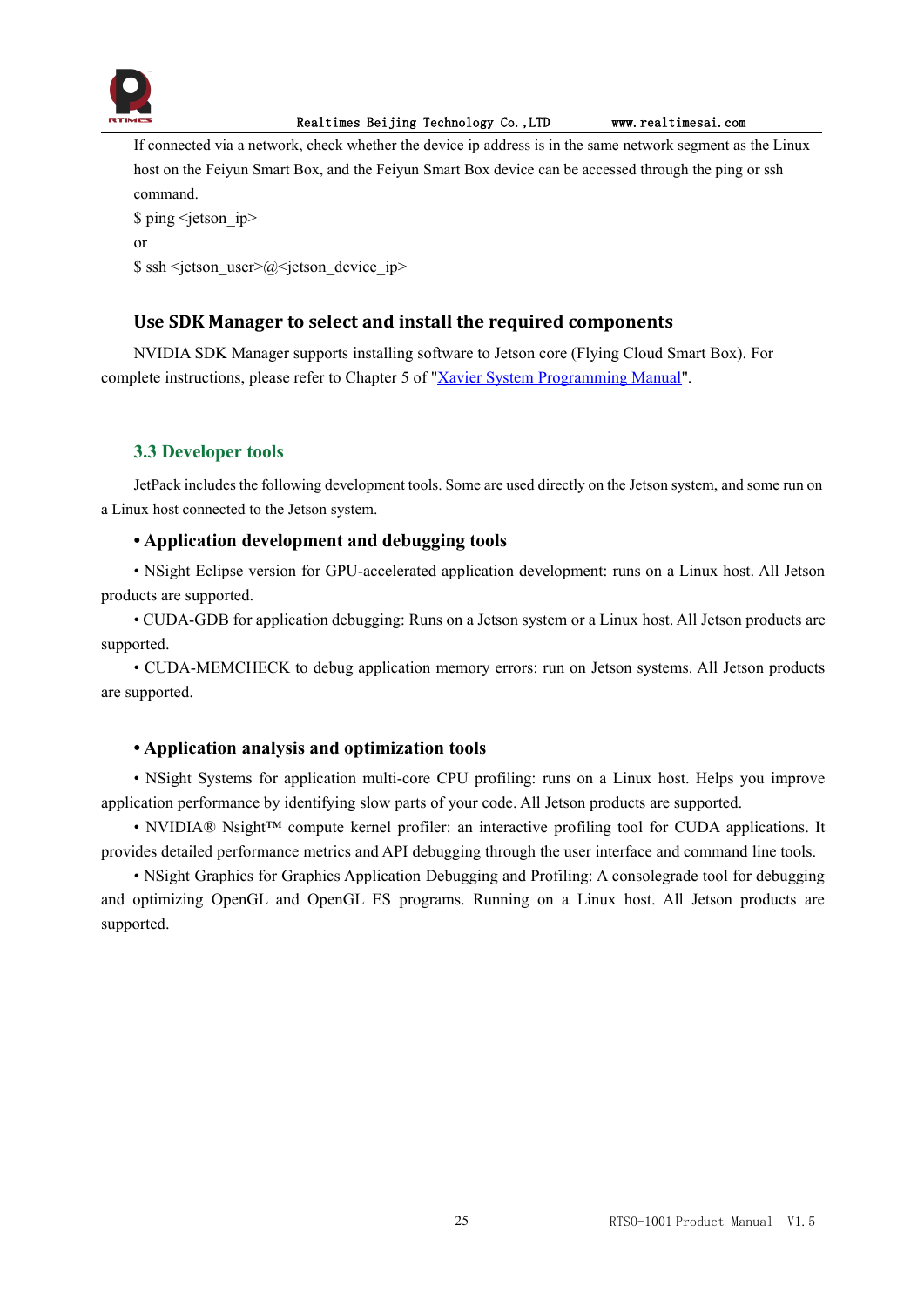

### <span id="page-26-0"></span>**3.4 Documentation**

Documents related to developers using JetPack include:

- JetPack [Documentation](https://docs.nvidia.com/jetson/jetpack/index.html)
- VisionWorks [Documentation](https://developer.nvidia.com/embedded/visionworks)
- Nsight Eclipse Edition [Documentation](https://docs.nvidia.com/cuda/nsight-eclipse-edition-getting-started-guide/index.html)
- CUDA-GDB [Documentation](http://docs.nvidia.com/cuda/cuda-gdb/index.html)
- [CUDA-MEMCHECK](http://docs.nvidia.com/cuda/cuda-memcheck/index.html) Documentation
- TensorRT [Documentation](https://docs.nvidia.com/deeplearning/sdk/tensorrt-developer-guide/index.html)
- cuDNN [Documentation](https://docs.nvidia.com/deeplearning/sdk/cudnn-developer-guide/index.html)
- CUDA [Toolkit](https://docs.nvidia.com/cuda/index.html)
- NVIDIA [Container](https://www.google.com/url?q=https://github.com/NVIDIA/nvidia-docker/wiki%23platform-support&sa=D&ust=1562106101392000&usg=AFQjCNG6YZBlyXRWjcpGIYF8fkBkYt9RsA) Runtime
- OpenCV [Documentation](https://developer.nvidia.com/opencv)
- Jetson Linux [Multimedia](https://docs.nvidia.com/jetson/l4t-multimedia/index.html) API Reference
- Nsight [Systems](https://docs.nvidia.com/nsight-systems/index.html)
- [nvprof](https://docs.nvidia.com/cuda/profiler-users-guide/index.html)
- Visual [Profiler](http://docs.nvidia.com/cuda/profiler-users-guide/index.html)
- Nsight [Graphics](https://docs.nvidia.com/nsight-graphics/index.html)
- Nsight [Compute](https://docs.nvidia.com/nsight-compute/NsightComputeCli/index.html) CLI
- VPI–Vision [Programming](https://docs.nvidia.com/vpi/index.html) Interface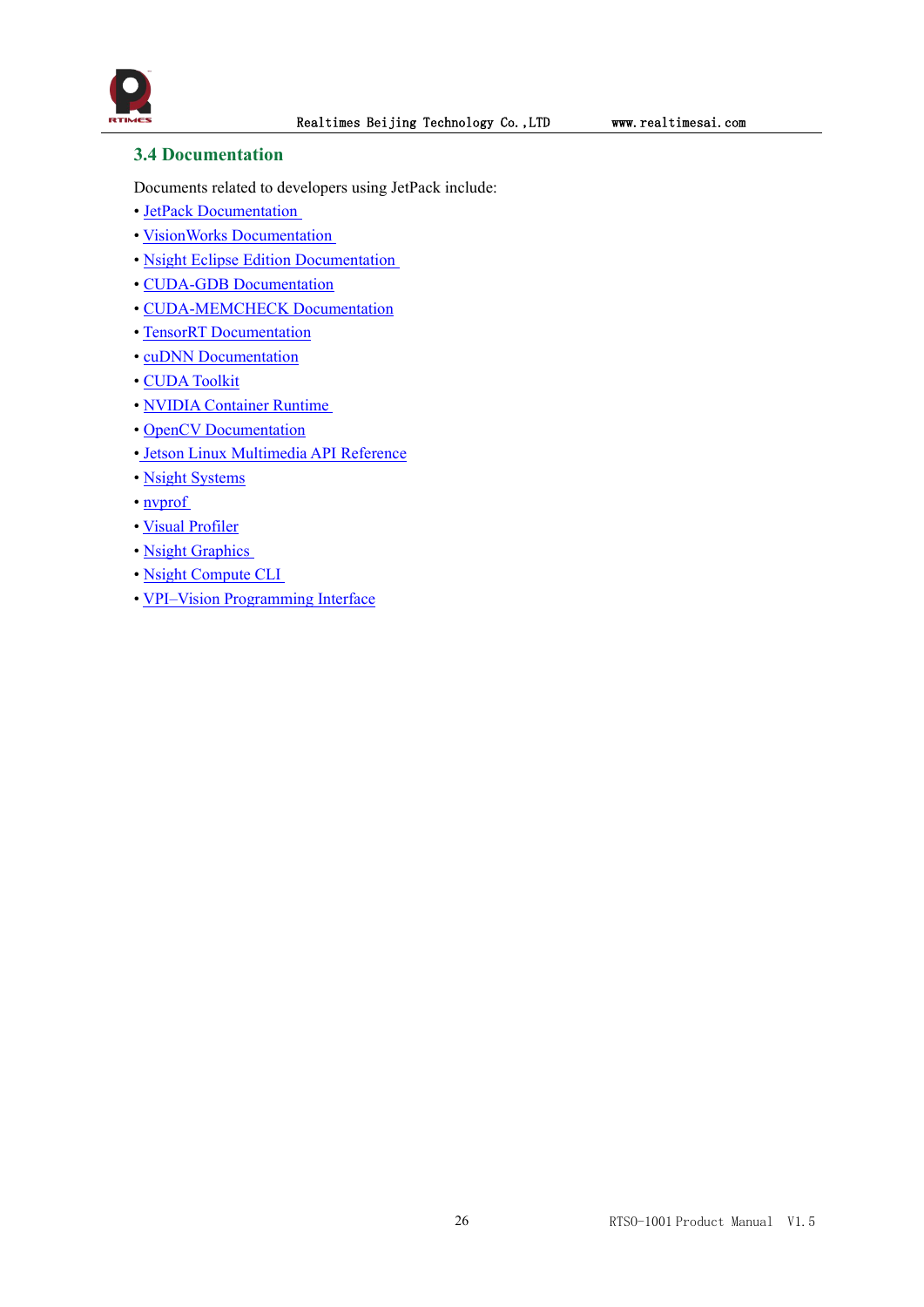

### <span id="page-27-0"></span>**Terms of Warranty**

### **Important note**

Each embedded product provided by Realtimes Technology is free from any defects in material and process,fully in line with the specifications officially issued by the original factory.

Realtimes Technology warranty covers the original products,If the parts configured by the dealer are out of order, please consultwith the dealer to solve the problem. All the baseplate and core modules provided by Ruitai New Era (Beijing) Technology Co., Ltd. are guaranteed for 3 years, while the other peripherals are guaranteed for 1 year (life-long maintenance service is provided if the warranty period is beyond the warranty period).The warranty period starts from the date of delivery, for the products repaired within the warranty period, the repair parts shall be extended for 12 months.Unless notified by Realtimes Technology, the date of your original invoice shall be the date of shipment.

#### **How do I get warranty services**

If the product does not work properly, Please contact Realtimes Technology or dealer for warranty service, please show invoice when product warranty(this is the proof for you getting warranty service).

#### **Warranty solution**

When you ask for warranty service, please follow Realtimes Technology warranty process,You will need to receive your first diagnosis from a technicial engineer by phone or by email,at that time,we need you to cooperate with us to fill in all the questions on the RMA form provided by us. Once we accurately determine the cause of the fault and the location of the damage ,we will provide the charge list for the out of warranty products,which needs your confirmation.Realtimes Technology keep the right to repair or replace the products. If the product is replaced or repaired, the replaced faulty product or the repaired and replaced faulty parts will be returned to Realtimes Technology.

For products under warranty,the customer shall bear the freight when the product is returned to the manufacturer,Realtimes Technology will bear the ship cost of the products after maintenance.

#### **The following conditions are not covered by the warranty terms**

- a) Improper installation, improper use, misuse and abuse of products(Overloading, for example).
- b) Improper maintenance and storage (Such as fire, explosion, etc) or natural disasters (such as lightning stroke,earthquake,typhoon,etc)
- c) Personal unauthorized changing the product(such as changing circuit characteristics, mechanical characteristics, software characteristics,Conformal coating).
- d) Other failures which are clearly due to misuse(such as overvoltage,polarity reversal, the pin bent or broken,the wrong connection,drop damage,transportation damage,damage due to over operating temperature and so on).
- e) The logo and part number on the product have been deleted or removed.
- f) The product is out of warranty.

#### **Special concerns**